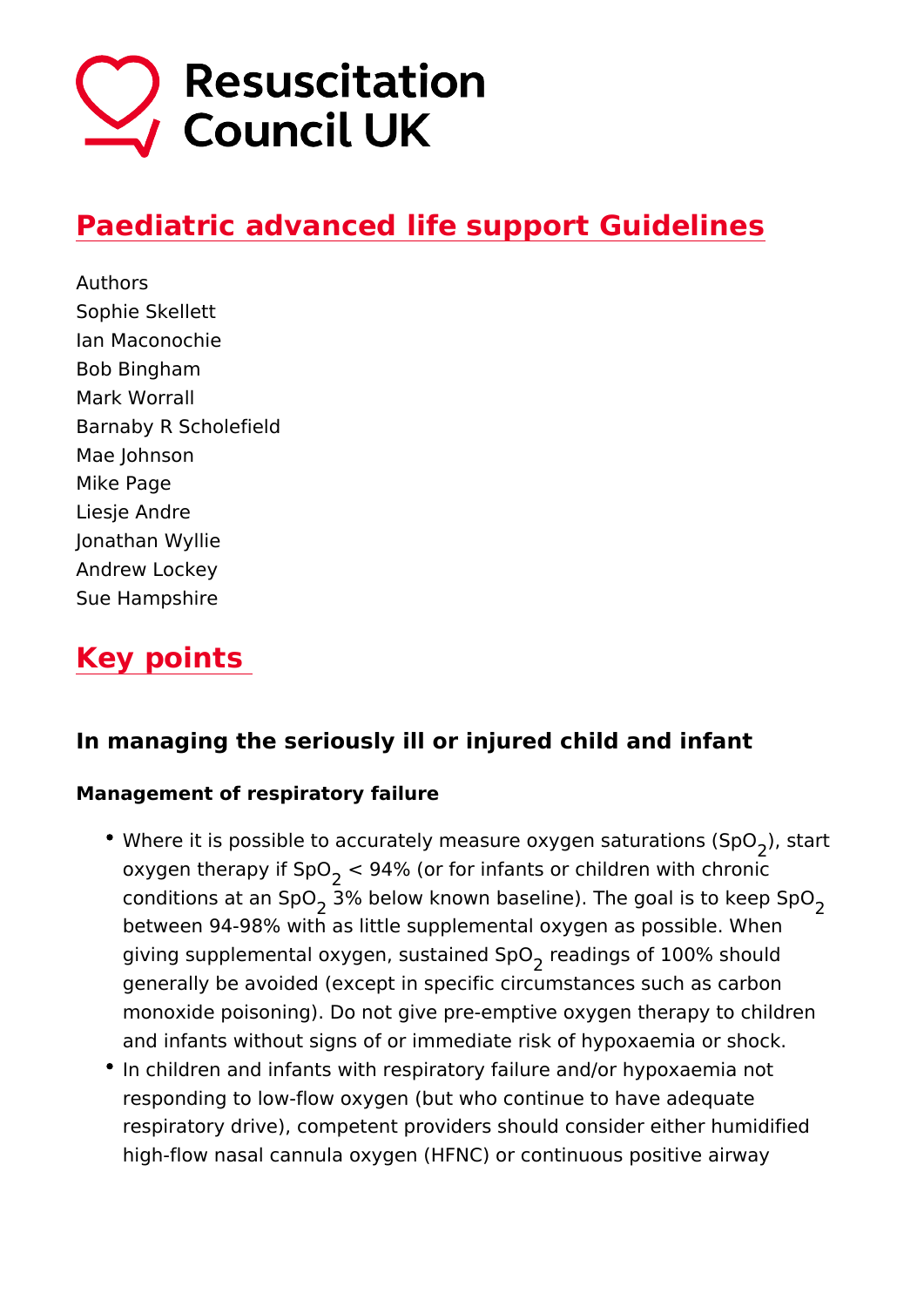pressure (CPAP)/non-invasive ventilation (NIV) support.

- Bag-mask ventilation (BMV) is the recommended first line method to support ventilation. A 2-person technique is recommended, especially if ventilation is difficult or when there is a risk of disease transmission. Consider airway adjuncts.
- In children and infants where BMV does not improve oxygenation and/or ventilation, or the requirement for ventilation is anticipated to be prolonged, competent providers should consider early use of a supraglottic airway (SGA) or tracheal intubation.
- For tracheal intubation, use cuffed tracheal tubes (TT) for paediatric life support (except in neonates where there is less evidence for their use). Monitor cuff inflation pressure and limit this according to manufacturer's recommendations (usually less than 20cm H<sub>2</sub>O).
- Use capnography in all intubated children and infants for early detection of mal- or displacement of the tracheal tube.

### **Management of circulatory failure**

- Healthcare systems should implement context specific protocols for the management of children and infants with shock (including septic shock), including strategies for early recognition and timely emergency treatment.
- No single finding can reliably identify the severity of the circulatory failure and/or be used as a goal for treatment. Reassess frequently and at least after every intervention. Consider among other clinical signs: mean arterial blood pressure, trends in lactate, urine output and if competent, ultrasound findings.
- Peripheral intravenous (IV) lines are the first choice for vascular access. In case of emergency, limit the time for placement to 5 minutes (2 attempts). Competent providers may use ultrasound to guide cannulation. Consider rescue alternatives (e.g. intraosseous route) for access earlier when the chances of success are considered minimal.
- For infants and children, the primary rescue alternative is intraosseous (IO) access. All paediatric advanced life support providers should be competent in IO placement and have regular retraining in the different devices (and puncture sites) used in their setting. Provide proper intraosseous analgesia before giving the first fluid bolus in every child and infant unless comatose. Confirm proper placement clinically and monitor for extravasation which can lead to compartment syndrome.
- Recommendations for fluid administration in shock for children and infants in the UK healthcare system with intensive care availability are 10 mL  $kg^{-1}$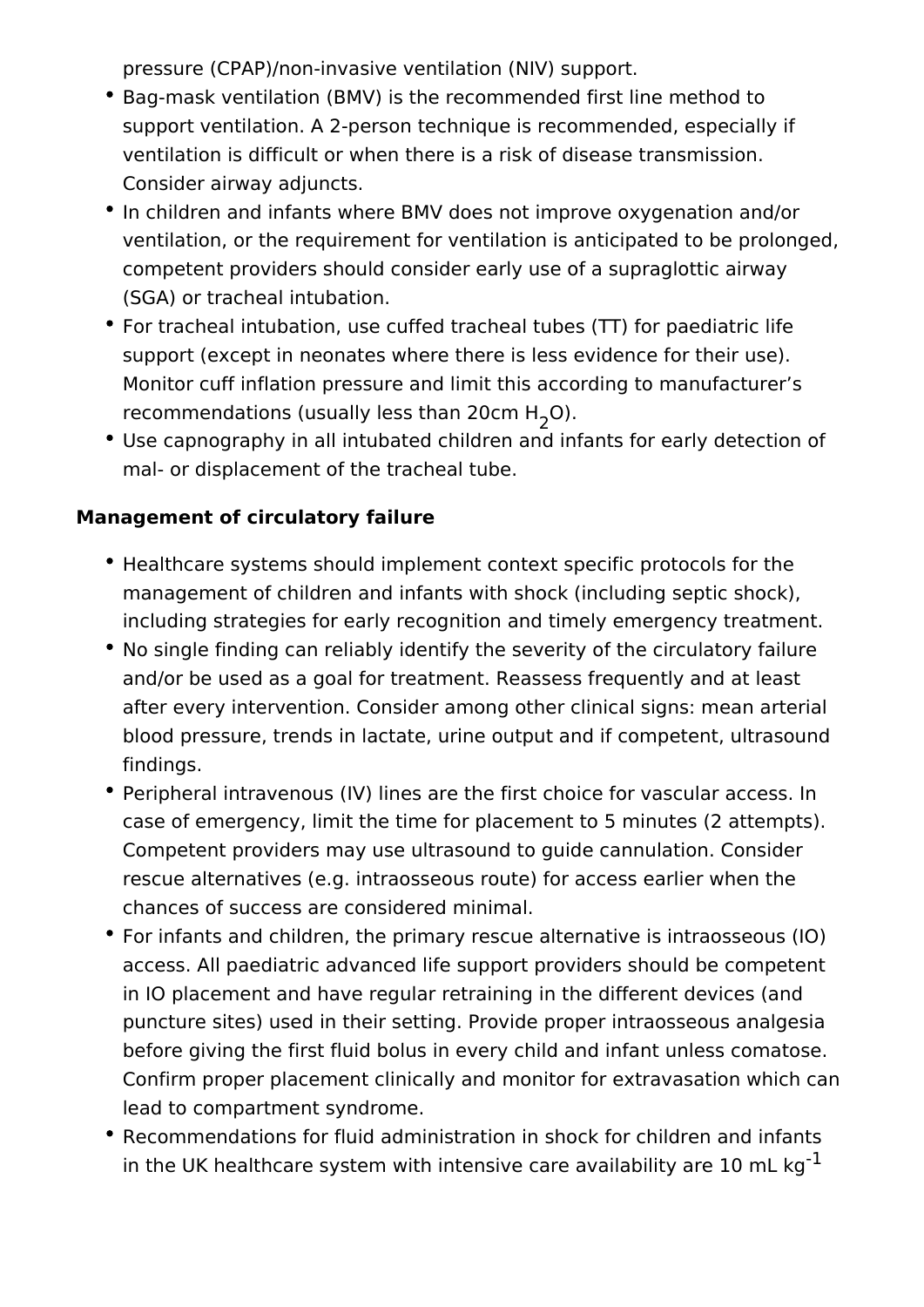bolus, repeated up to 40-60 mL  $kq^{-1}$  in the first hour titrated to patient response with repeated re-assessment and discontinued if signs of fluid overload develop. Signs of fluid overload include hepatomegaly, bilateral basal lung crackles, and jugular venous distention.

- The optimal timing of intubation in septic shock is unclear but consensus opinion suggests that in the setting of fluid and inotrope resistant shock intubation is indicated even in the absence of respiratory failure.
- Use balanced isotonic crystalloids as first choice of fluid bolus, if available. If not, normal saline (0.9%) is an acceptable alternative.
- Give rapid fluid boluses in patients with hypovolaemic non-haemorrhagic shock.
- In haemorrhagic shock keep crystalloid boluses to a minimum (max 20 mL  $kq^{-1}$ ). Consider early blood products in children and infants with severe trauma and circulatory failure, using a strategy that focuses on improving coagulation. Avoid fluid overload but try to provide adequate tissue perfusion awaiting definitive damage control (e.g. surgery) and/or spontaneous thrombosis. Permissive hypotension (mean arterial blood pressure (MAP) at 5th percentile for age) may be considered; however, its use is contraindicated in children and infants with associated brain injury (e.g. traumatic brain injury).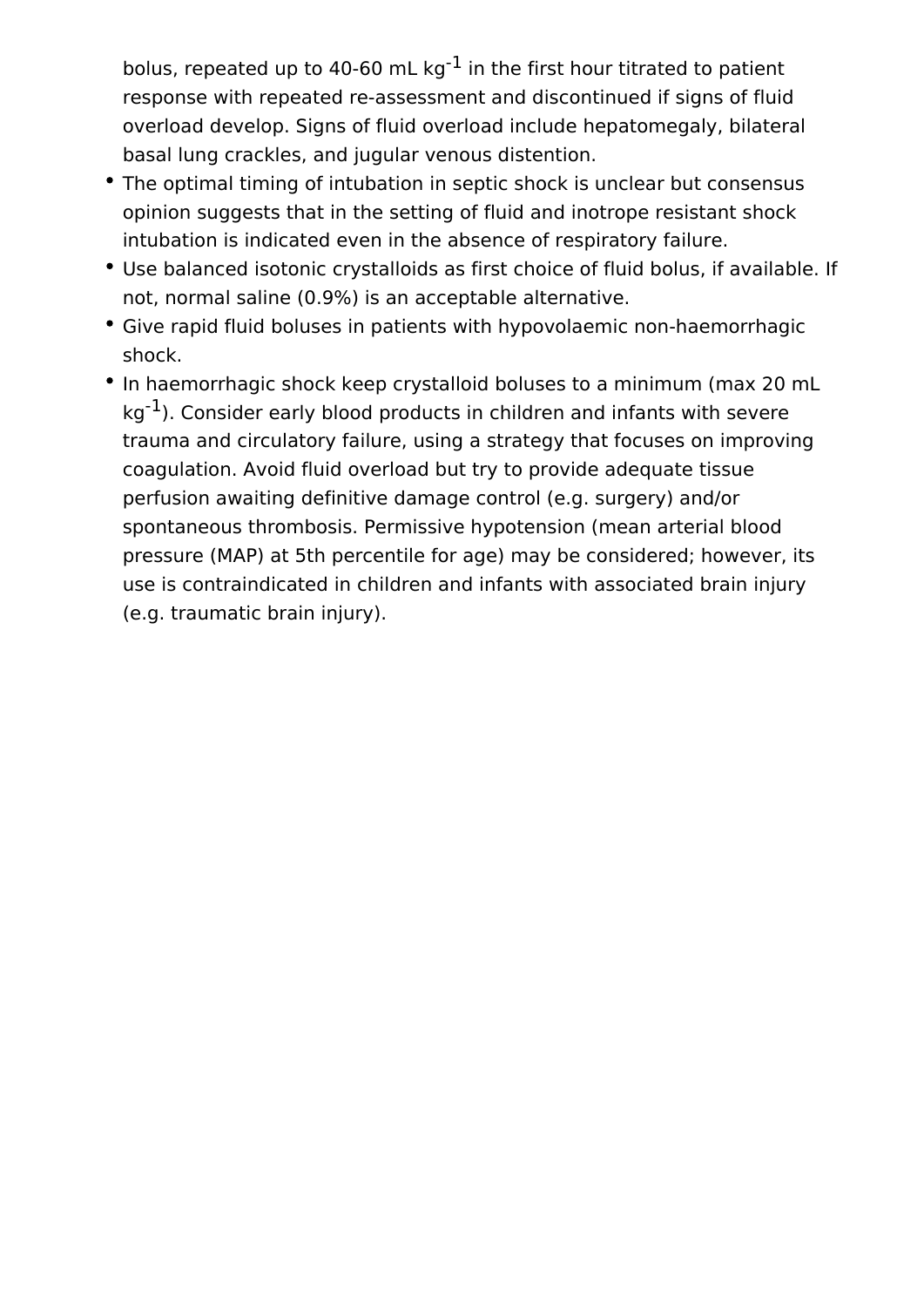| <b>Blood pressure</b><br>for age(mmHg)                      | <b>1month</b> | <b>1year</b> | 5year | 10<br>year |
|-------------------------------------------------------------|---------------|--------------|-------|------------|
| <b>50th centilefor</b><br><b>Systolic BP</b>                | 75            | 95           | 100   | 110        |
| 5th centile for<br><b>Systolic BP</b>                       | 50            | 70           | 75    | 80         |
| <b>50th centilefor</b><br>meanarterial<br>pressure(MAP)     | 55            | 70           | 75    | 75         |
| 5th centile for<br>mean arterial<br>blood pressure<br>(MAP) | 40            | 50           | 55    | 55         |

- Give tranexamic acid (TxA) to all children and infants requiring transfusion after severe trauma and/or significant haemorrhage, as soon as possible (ideally within 3 hours of injury).
- Children and infants with a febrile illness and no signs of shock should not receive fluid bolus therapy.
- In children and infants with persistent decompensated circulatory failure after multiple fluid boluses, vasoactive drugs should be started early, as a continuous infusion via either a central or peripheral line.
- Use either noradrenaline or adrenaline as first line vasoactive drugs (dopamine is no longer recommended but can be used if adrenaline and noradrenaline are not available). Paediatric ALS providers should be competent in the use of these drugs during the first hour of stabilisation of a child or infant in circulatory failure.
- In suspected septic shock, start broad spectrum antibiotics as soon as possible after initial ABCDE assessment. Ideally this is within the first hour of treatment. Obtain blood cultures before starting antibiotics, if this can be done without delaying therapy.
- In children and infants with decompensated circulatory failure due to either supraventricular (SVT) or ventricular tachycardia (VT), the first choice for treatment is immediate cardioversion at a starting energy of  $1$  J kg<sup>-1</sup> body weight. Double the energy to 2 J  $kg^{-1}$  if the initial electric cardioversion is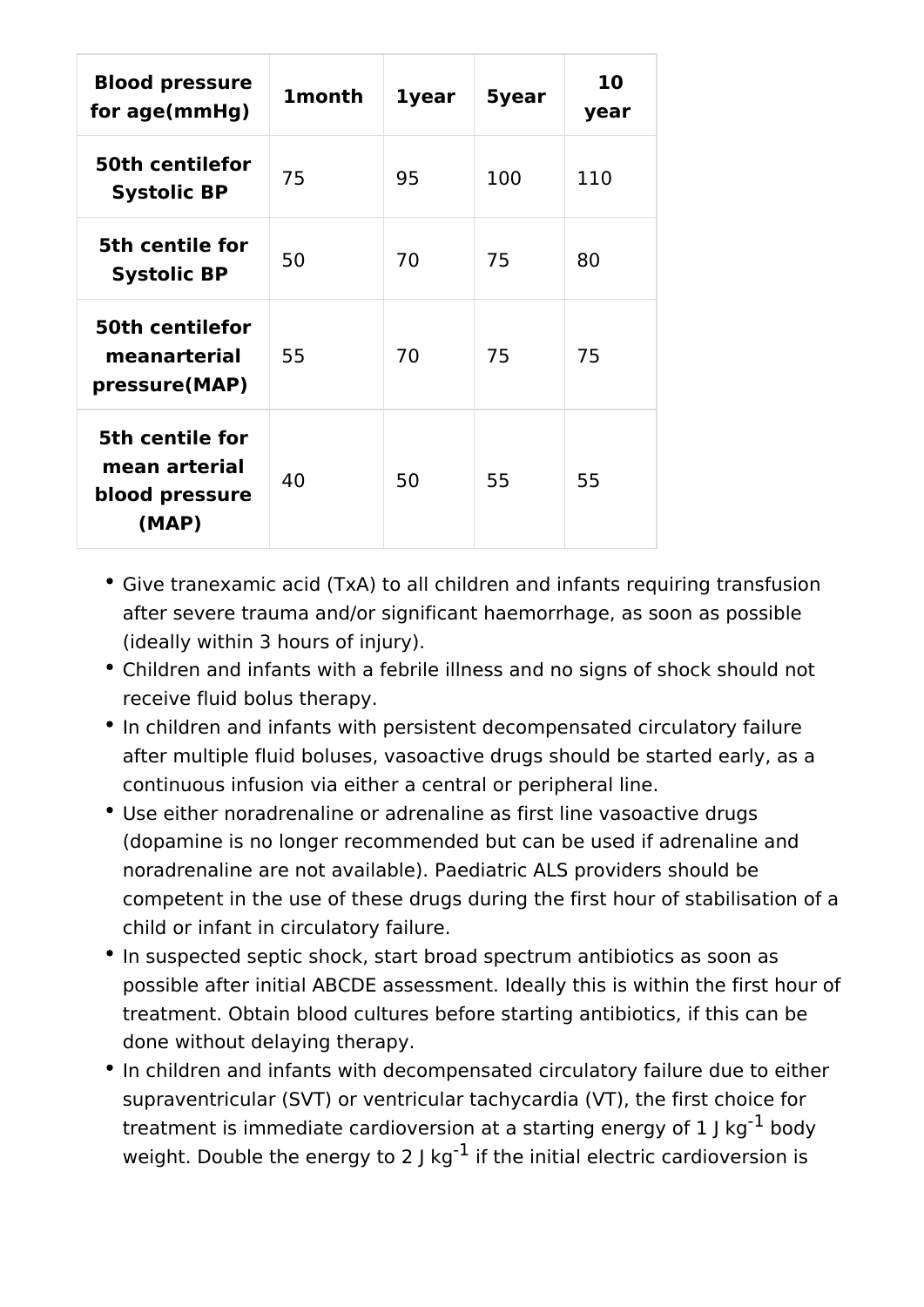unsuccessful. Consider up to 4  $\text{kg}^{-1}$ , but this should be guided by expert help. For children and infants who are conscious, use adequate analgesia and sedation (e.g. intranasal or intramuscular ketamine) with airway management. If an intravenous (IV) line can be rapidly sited IV analgesia and sedation (e.g. IV ketamine) can be used but IV access attempts **must not** delay cardioversion.

- In children and infants with a presumed SVT who are not yet decompensated, providers can try vagal manoeuvres (ice immersion, Valsalva techniques). If this has no immediate effect, proceed with IV adenosine:
	- **Neonates (birth to 28 days of life):** adenosine IV 150 micrograms kg<sup>-1</sup>, then increase dose in steps of 50-100 micrograms kg<sup>-1</sup> every 1-2 minutes if required, dose to be repeated until tachycardia terminated or maximum single dose of 300 micrograms  $kq^{-1}$  given (BNFc).
	- **Infants 1 month-11 months of age:** adenosine IV 150 micrograms kg<sup>-1</sup>, then increase dose in steps of 50-100 micrograms kg<sup>-1</sup> every 1-2 minutes if required, dose to be repeated until tachycardia terminated or maximum single dose of 500 micrograms  $kq^{-1}$  given (BNFc).
	- **Children 12 months to 11 years of age:** adenosine IV 100 micrograms kg<sup>-1</sup> then increased in steps of 50-100 micrograms kg<sup>-1</sup> every 1-2 minutes if required, dose to be repeated until tachycardia terminated or maximum single dose of 500 micrograms  $kg^{-1}$  (max 12 mg) given (BNFc).
	- **Children 12-17 years of age:** adenosine IV 3mg, followed by 6 mg after 1-2 minutes if required, followed by 12 mg after 1-2 minutes if required (British National Formulary for children (BNFc)).
	- $\degree$  Each dose of adenosine should be given intravenously by rapid bolus followed by immediate saline flush in a large vein as close to the heart as possible (the heart is the site of action); ensure a rhythm strip is recording for later expert evaluation. Be cautious with adenosine in children and infants with known sinus node disease, pre-excited atrial arrhythmias, heart transplant or severe asthma. In such cases, or when there is no prolonged effect of adenosine, competent providers (with expert consultation) might give alternative medications.
- Wide QRS tachycardias can be either VT or SVT with bundle branch block aberration, or antegrade conduction. In case the mechanism of the arrhythmia is not fully understood, wide QRS arrhythmia should be treated as VT. In a patient who is haemodynamically stable, the response to vagal manoeuvres may provide insight into the mechanism responsible for the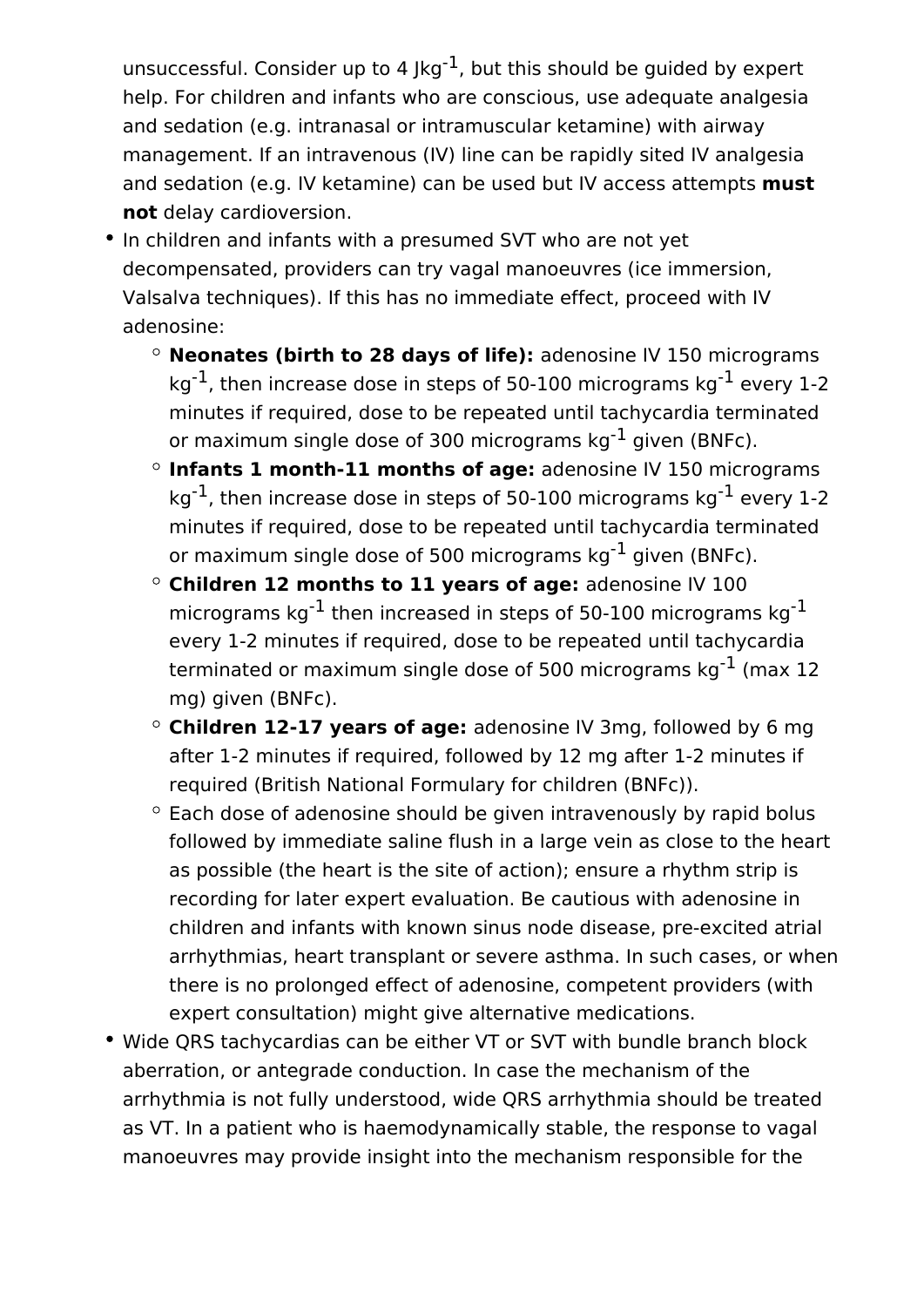arrhythmia and competent providers (with expert help) can s try pharmacological treatment. Even in stable patients, elec cardioversion should always be considered. In case of Torsa VT, magnesium IV 25 50<sup>1</sup> (maxkgper dose 2 g), to be given ov 10 15 minutes, dose may be repeated once if necessary (cor protocol) (BNFc).

In managing a child or infant in cardiorespiratory arre

- The resuscitation team must continuously pay attention to th cardiopulmonary resuscitation they are delivering, ensuring quality:
	- $\circ$  chest compressions of the correct depth and rate
	- $\degree$  chest compression fraction of 80% or greater
	- $\circ$  full recoil of the chest at the end of each chest compres
- Once a tracheal tube is in place, continuous chest compress given. In this case, ventilations should approximate to the I normal rate for age:
	- $\circ$  Infants: 25 breaths per minute
	- Children 1-8 years old: 20 breaths per minute
	- Children 8-12 years old: 15 breaths per minute
	- $\degree$  Children > 12 years old: 10-12 breaths per minute
- **End tidal carbon dioxide monitoring should be used if the child or infant has had the stand for the child or** a TT or SGA inserted, to ensure correct airway placement in including cardiac arrest.
- In the non-shockable algorithm, there is increased emphasis administration of adrenaline as soon as possible.

In post-resuscitation care

- Avoid hypoxia, hypotension and fever in children and infants return of spontaneous circulation (ROSC) following cardiac
- Targeted temperature management of children post-ROSC sh active treatment with either normothermia or mild hypotherm continuous invasive temperature monitoring.

### Introduction

Guidelines 2021 are based on the International Liaison Committ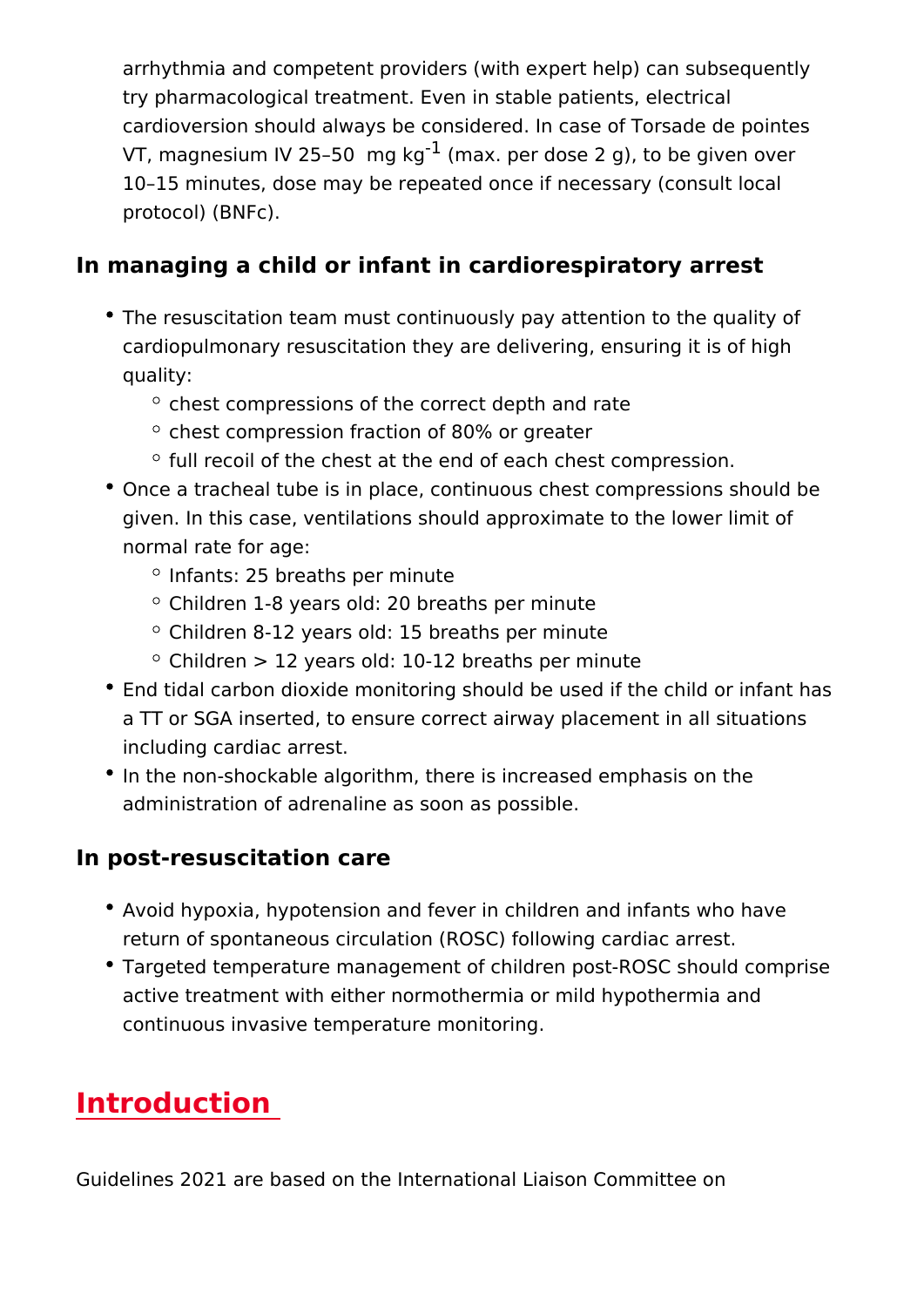Resuscitation 2020 Consensus on Science and Treatment Recom Advanced Life Support and the European Resuscitation Council Resuscitation (2021) Advanced Life Support. Refer to the ERC g publications for supporting reference material.

Management of cardiac arrest in patients with known or suspect not specifically included in these guidelines, bRuC WSK csovCeO & dDwith [19 guida](https://www.resus.org.uk/covid-19-resources)nwhich is accessible from the RCUK website.

The process used to produce the Resuscitation Council UK Guid been previously accredited, and is pending reaccreditation by t Institute for Health and Care Excellence. The quidelines proces

- Systematic reviews with grading of the certainty of evidence recommendations. This led to the International Liaison Comi Resuscitation (ILCOR) Consensus on Cardiopulmonary Resus Emergency Cardiovascular Care Science with Treatment Rec
- \* The involvement of stakeholders from around the world inclu of the public and cardiac arrest survivors.
- Details of the guidelines development process can be found Resuscitation Couccild UKnes Development Process Manual

This guideline applies to all infants and children, excl only newborn infants

- A newborn is an infant just after birth.
- A neonate is an infant under 1 month.
- An infant is under 1 year.
- A child is between 1 year and 18 years of age.
- The differences between adult and paediatric resuscitation a on differing aetiology. if the rescuer believes the victim to they should use the paediatric guidelines.
- If a misjudgement is made, and the child turns out to be a y harm will accrue as studies of aetiology have shown that the causes of arrest continue into early adulthood.
- It is necessary to differentiate between infants (under 1 yea children, as there are some important differences between t groups.

The causes of cardiorespiratory arrest in children and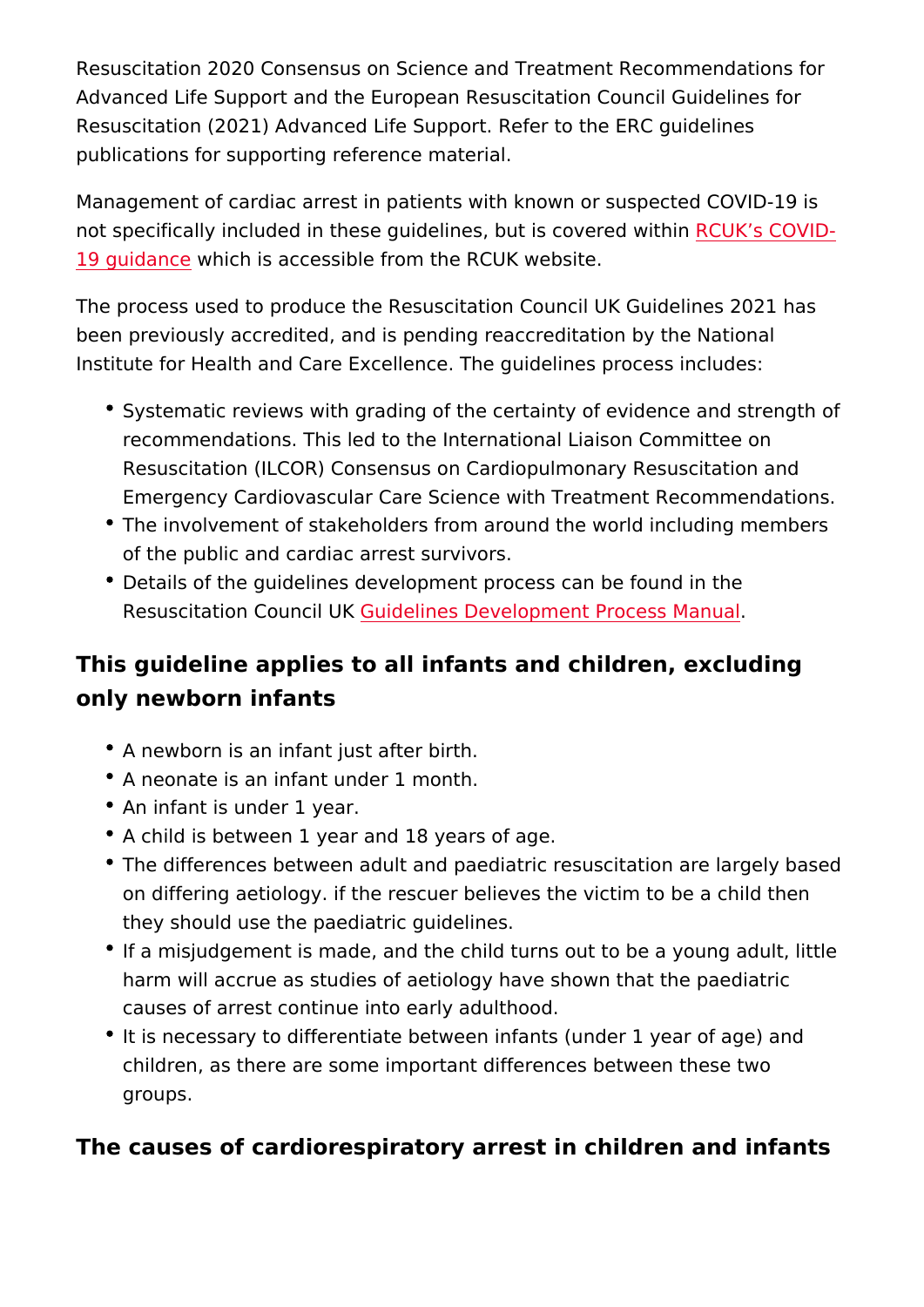### **differ from those in adults**

- Most paediatric arrests arise from decompensated respiratory or circulatory failure causing hypoxia (i.e. they are predominantly secondary cardiorespiratory arrests).
- Cardiorespiratory arrest generally has a poor outcome in children and infants, hence the identification of the seriously ill or injured child and infant is an absolute priority.
- Directed interventions at the compensated or decompensated stages of illness/injury can be lifesaving and prevent progression to cardiorespiratory arrest.
- Any unwell child or infant should be assessed in a systematic manner to identify the extent of any physiological disruption and interventions started to correct the situation.

## **The order of assessment and intervention for any seriously ill or injured child follows the ABCDE principles**

- **A**irway (plus cervical spine stabilisation for the injured child).
- **B**reathing.
- **Circulation (with haemorrhage control in the injured child).**
- **D**isability (level of consciousness and neurological status).
- **E**xposure to ensure full examination (whilst respecting the child's dignity and ensuring body temperature conservation).
- The ABCDE principles guide the order of importance of assessment and intervention in each system.
- Interventions are made at each step as abnormalities are identified with these being addressed in the ABCDE order. Although the sequence of actions is presented stepwise, ALS is a team activity, and several interventions will be done in parallel (for example, in a child or infant with life threatening haemorrhage when circulatory assessment and interventions will be made simultaneously with assessment and management of airway and breathing).
- ALS teams should not only train in knowledge and skills but also in teamwork and the 'choreography' of ALS interventions.

### **Clinical Response systems**

Evidence from a large randomised trial indicated that whilst the implementation of a paediatric early warning score system does not affect mortality, it does reduce the number of critical incidents associated with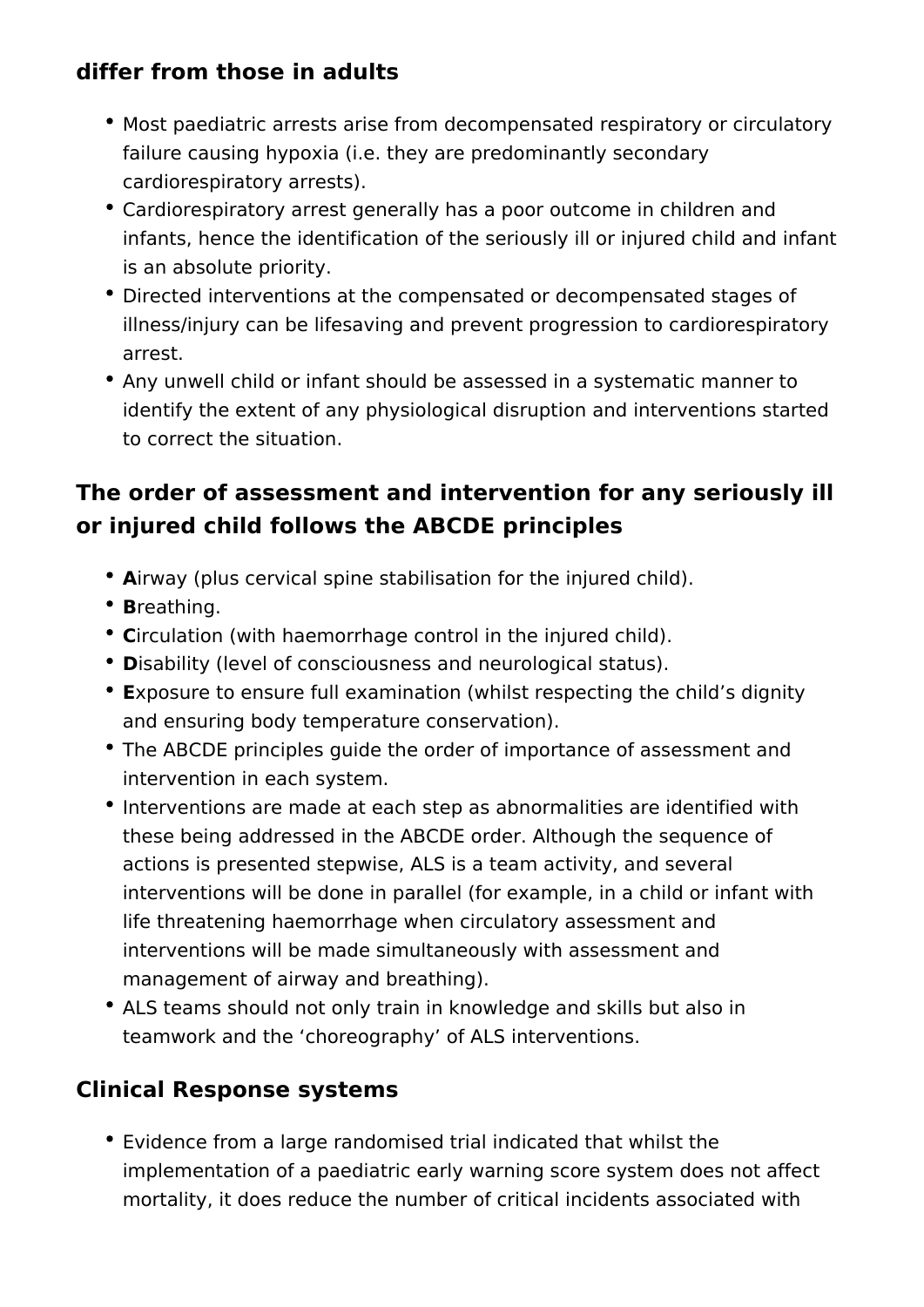deterioration on the wards. So, whilst early warning scores part of the overall clinical response system there must be a improving health carers ability to recognise and intervene for deteriorating illness.

- Summoning a paediatric rapid response team (RRT) or medic team (MET) as an additional part of the clinical response sy the risk of respiratory and/or cardiac arrest in hospitalised infants.
- This team should include at least one clinician with paediat one specialist nurse.
- They should be called to evaluate a potentially critically ill already in a paediatric intensive care unit (PICU) or paediat department (ED).

# The sequence of actions in cardiopulmonal resuscitation (CPR)

Establish basic life support (BLS)

- Commence and/or continue CPR as per paediatric BLS.
- Recognition of cardiac arrest (CA) can be done on clinical g on monitored vital signs (e.g. electrocardiogram (ECG), loss saturations (SpOd/or end-tidal carbon dioxide) traces (CHTCO blood pressure).
- $\bullet$  Importantly, also start CPR in children who become bradyca  $<$  60 mi $\hat{h}$  with signs of inadequate perfusion despite adequat support.
- **Se[e Paediatric BLS](https://www.resus.org.uk/library/2021-resuscitation-guidelines/paediatric-basic-life-support-guidelines) section**

Oxygenate, ventilate, and start chest compressions

- Ensure a patent airway by using an airway manoeuvre descri paediatric BLS section.
- Provide ventilation initially by bag-mask ventilation (BMV), concentration inspired oxygen 100% as soon as this is avail titrate the concentration of inspired oxygen during CPR. To adequate seal of the mask a two-person technique is advoca
- If BMV can be successfully performed, then continue with th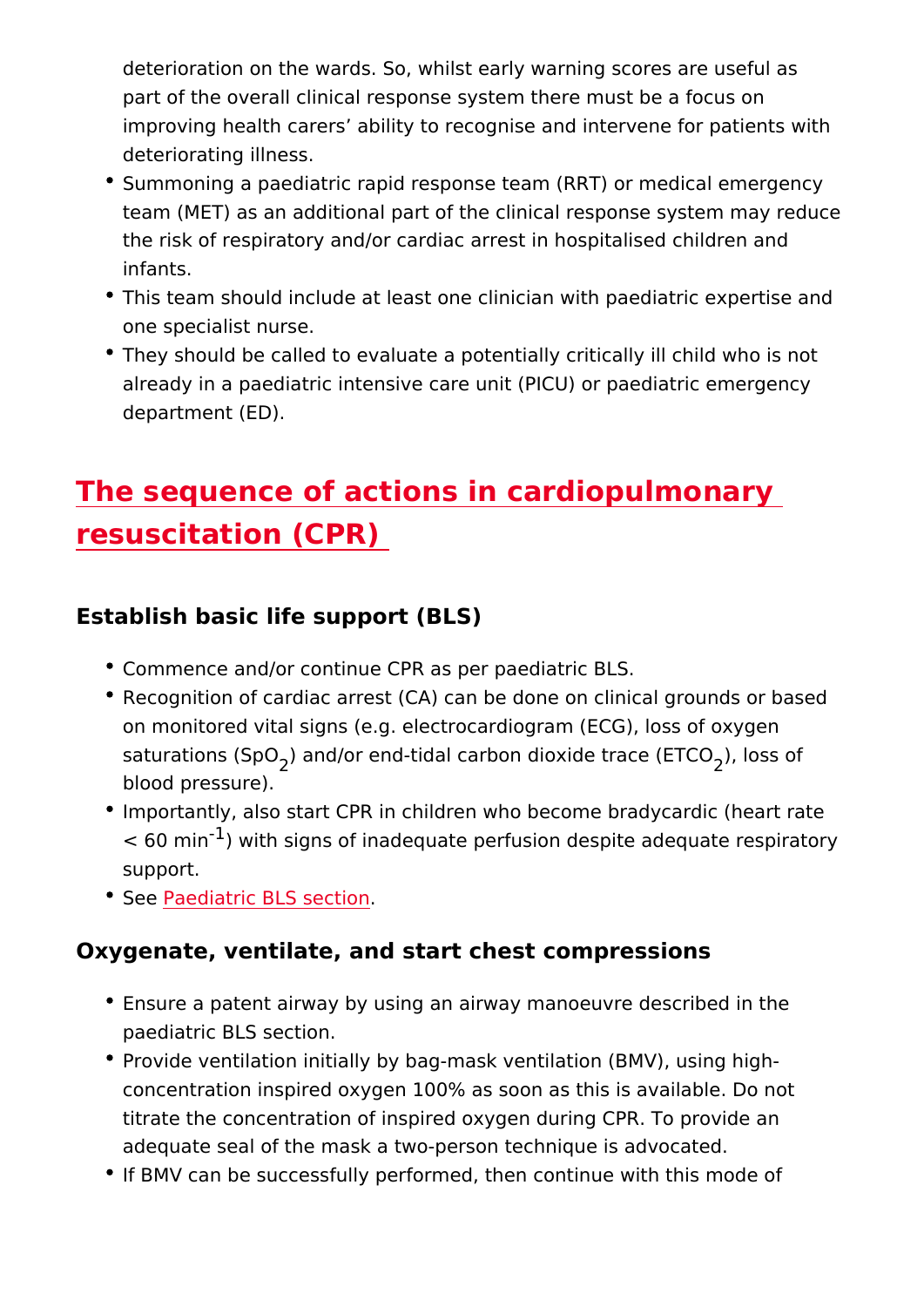ventilation. A team member with the necessary skills to safely provide an advanced airway should be summoned but **only** intubate the trachea if this can be performed with minimal interruption to chest compressions. Intubation should also be considered if BMV is unsuccessful or becoming more difficult as the resuscitation progresses). Confirm tracheal tube (TT) placement by ETCO<sub>2</sub> monitoring.

- Once positive pressure ventilation via a TT is being delivered, ventilations can be asynchronous and **chest compressions continuous** (only pausing every 2 minutes for rhythm check). In this case, ventilations should approximate to the lower limit of normal rate for age:
	- $\circ$  Infants: 25 breaths per minute
	- $\circ$  Children 1-8 years old: 20 breaths per minute
	- $\circ$  Children 8-12 years old: 15 breaths per minute
	- $\degree$  Children >12 years old: 10-12 breaths per minute
- If BMV is unsuccessful and a team member with the necessary skills to safely intubate the child or infant is not yet present, a competent provider may use a supraglottic airway (SGA) as an alternative.
- Once a TT or SGA is in place  $ETCO_2$  monitoring should be used.
- Use a chest compression rate of  $100-120$  min<sup>-1</sup>.
- For children or infants already on a mechanical ventilator, either disconnect the ventilator and ventilate by means of a self-inflating bag or continue to ventilate with the mechanical ventilator. In the latter case, ensure that the ventilator is in a volume-controlled mode, that triggers and limits are disabled, and ventilation rate, tidal volume (TV) and fraction of inspired oxygen (FiO<sub>2</sub>) are appropriate for CPR. There is no evidence to support any specific level of positive end expiratory pressure (PEEP) during CPR. Ventilator dysfunction can itself be a cause of cardiac arrest.
- Once there is sustained return of spontaneous circulation (ROSC), titrate the FiO<sub>2</sub> to an SpO<sub>2</sub> of 94-98%. In children and infants who do not regain consciousness or for other clinical indications, an advanced airway may be required. Team members with the necessary skills to insert an advanced airway will be required (drugs may be needed at this point to assist).

### **Attach a defibrillator or monitor**

- Assess and monitor the cardiac rhythm via ECG electrodes or defibrillator self-adhesive pads (this is preferred but if not available may use defibrillator paddles).
- If using a defibrillator for a child, place one defibrillator pad or paddle on the chest wall just below the right clavicle, and one in the mid-axillary line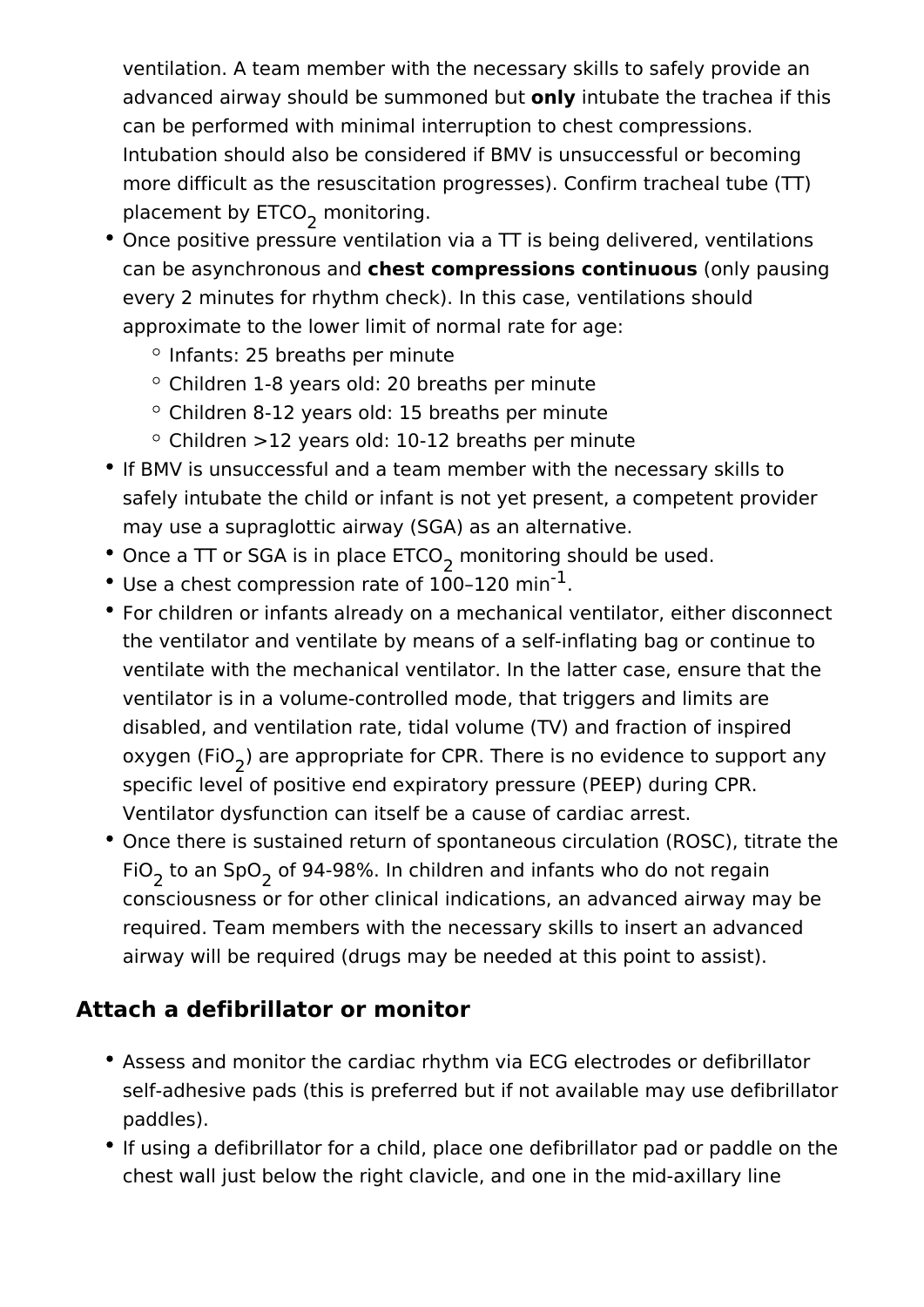(antero-lateral position).

- In infants and small children, it may be best to apply the pads to the front (mid chest immediately left to the sternum) and back (middle of the back between the scapulae) of the chest if they cannot be adequately separated in the standard positions (antero-posterior position). There is no evidence to recommend the superiority of one pad position over the other, but the heart must be bracketed between the 2 pads.
- Use the largest size pads that fit the chest without touching each other. Pads for children should be 8–12 cm in size, and 4.5 cm for infants.
- Avoid contact between the pads as this will create charge arcing if defibrillation is needed.
- Some defibrillators have pads fitted with feedback devices which will help monitor the quality of CPR delivered, measuring depth and rate of chest compressions. The devices store the data from resuscitation efforts and can be used to debrief teams after resuscitation episodes. There is evidence that guideline compliant CPR and event debriefs can improve resuscitation outcomes.

### **Assess rhythm and check for signs of life**

- Look for signs of life, which include responsiveness, coughing, spontaneous movements, and normal breathing.
- Assess the rhythm on the monitor and decide if the rhythm is:
	- **Non-shockable -** asystole, pulseless electrical activity (PEA), bradycardia\*, or:
	- **Shockable**  ventricular fibrillation (VF) or pulseless ventricular tachycardia (pVT).

\*CPR should be started in children who become bradycardic ( $<$  60 min<sup>-1</sup>) with signs of inadequate perfusion despite adequate respiratory support. Hence providers should rather assess signs of life and not lose time by checking for a pulse.

## **Non-shockable (asystole, PEA, bradycardia):**

This is the more common finding in children.

#### **Perform CPR:**

- $\degree$  Continue to ventilate with 100% oxygen.
- $\circ$  If ventilating with BMV give 15 chest compressions to 2 ventilations.
- $\circ$  Use a compression rate of 100-120 min<sup>-1</sup>.
- $\degree$  If the patient is intubated, chest compressions can be continuous if this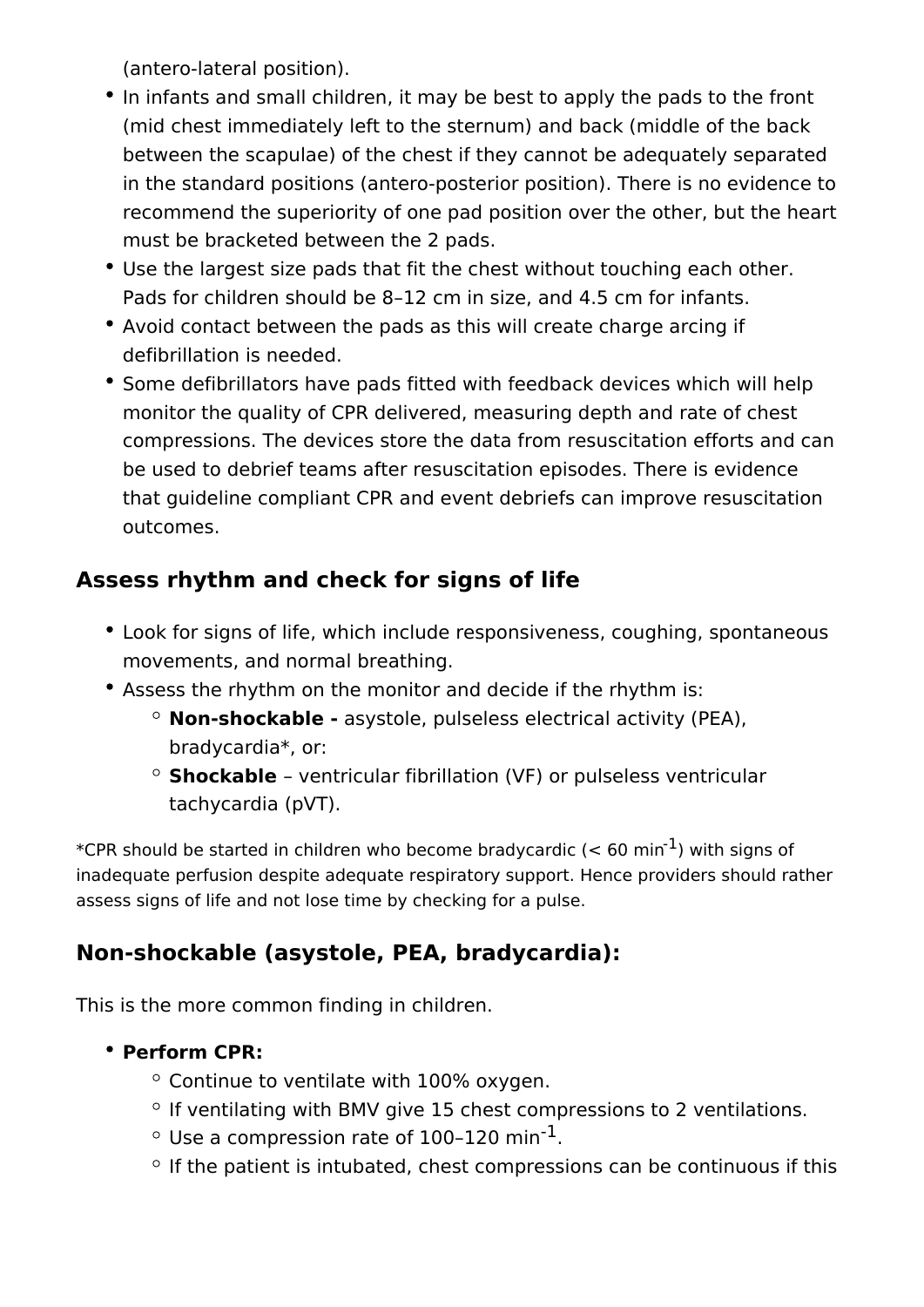does not interfere with satisfactory ventilation.

- $\degree$  When performing chest compressions, choose a team member who will be able to deliver them most effectively and use a rigid surface/back board so that chest compressions are more effective.
- $\degree$  Once the child's trachea has been intubated and compressions are uninterrupted ventilations should approximate to the lower limit of normal rate for age:
	- Infants: 25 breaths per minute
	- Children 1-8 years old: 20 breaths per minute
	- Children 8-12 years old: 15 breaths per minute
	- Children >12 years old: 10-12 breaths per minute

Note: Once there is ROSC, the ventilation rate should be a normal physiological age dependent respiratory rate which may then be adjusted to meet the goals of post resuscitation care. Measure end-tidal carbon dioxide (ETCO<sub>2</sub>) to monitor ventilation and ensure correct TT placement.

#### **Give adrenaline:**

- $\degree$  If vascular access has been established, give IV adrenaline 10 micrograms  $kg^{-1}$  (0.1 mL kg<sup>-1</sup> of 1 in 10,000 solution).
- $\circ$  If there is no intravenous access, obtain intraosseous (IO) access.
- **The first dose of adrenaline should be given as soon as possible,** preferably within 3 minutes of identification of cardiac arrest (for non-shockable rhythms).
- **Continue CPR, only pausing briefly every 2 min to check for rhythm change.** 
	- $\degree$  Give IV adrenaline 10 micrograms kg<sup>-1</sup> (0.1 mL kg<sup>-1</sup> of 1 in 10,000 solution) every 3–5 min (every other cycle), while continuing to maintain effective chest compression and ventilation without interruption.
- **Change the person performing chest compressions at least every 2 minutes.** 
	- $\circ$  Watch for fatigue and/or suboptimal compressions, and switch rescuers earlier if necessary.
- **Consider and correct reversible causes (4 Hs and 4 Ts):** 
	- $\circ$  Hypoxia
	- $\circ$  Hypovolaemia
	- Hyper/hypokalaemia, metabolic
	- Hypothermia/hyperthermia
	- Thromboembolism (coronary or pulmonary)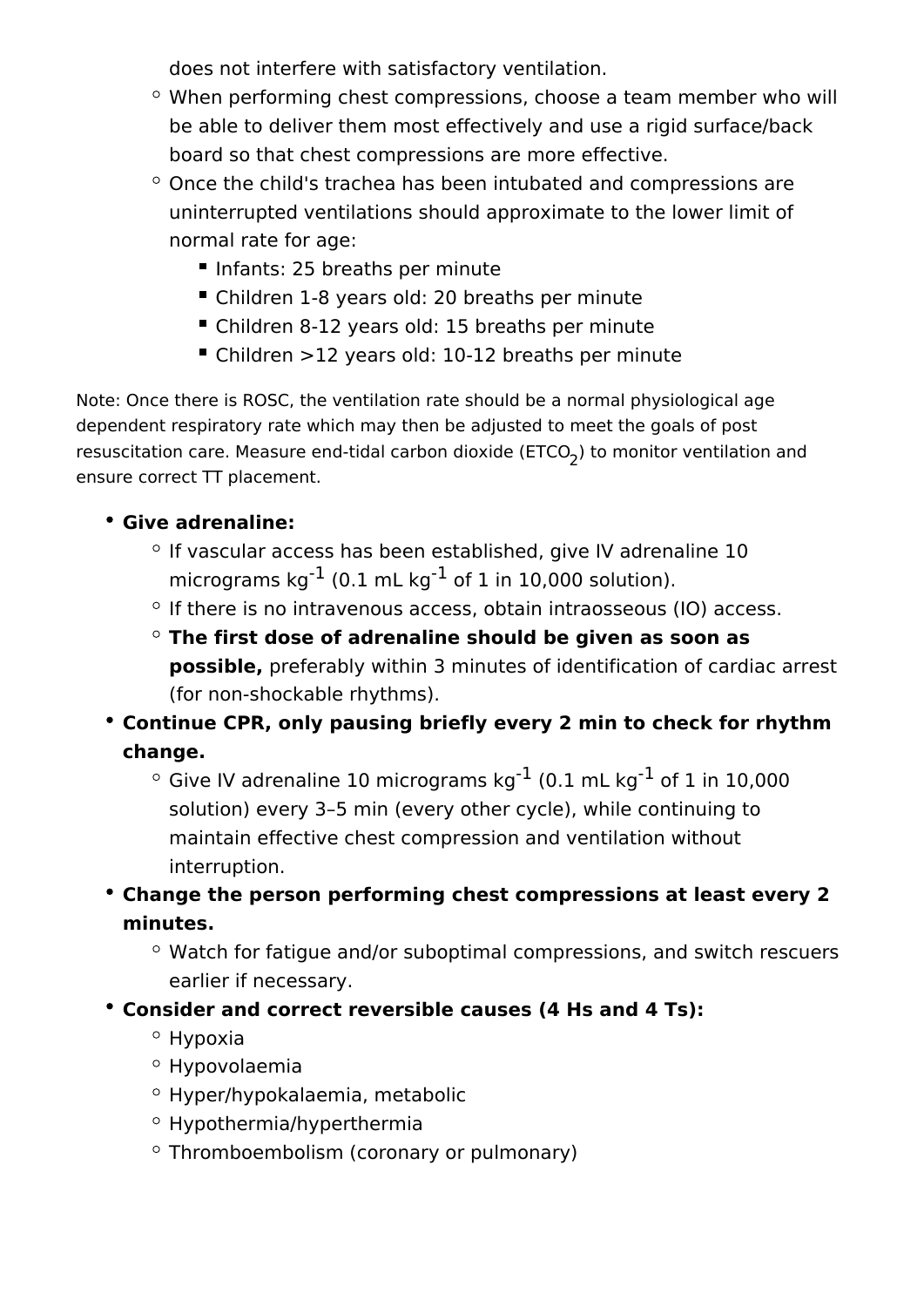- Tension pneumothorax
- Tamponade (cardiac)
- Toxic/therapeutic disturbance.

#### **After each 2 min of uninterrupted CPR, pause briefly to assess the rhythm:**

#### **If asystole:**

**Continue CPR using non shockable sequence** 

#### **If VF/pVT:**

- Continue CPR and switch to the shockable (VF/pVT) sequence as below.
- **If organised electrical activity** is seen, check for signs of life and a pulse:
	- If there is ROSC, continue post-resuscitation care.
	- If there is no pulse (or a pulse rate of  $< 60$  min<sup>-1</sup>), and there are no other signs of life, continue CPR and continue as for the nonshockable sequence above.
- $\circ$  Feeling for a pulse:
	- In a child aged over 1 year feel for the carotid pulse in the neck.
	- In an infant feel for the brachial pulse on the inner aspect of the upper arm.
	- For both infants and children, the femoral pulse in the groin (midway between the anterior superior iliac spine and the symphysis pubis) can also be used.

### **Shockable (VF/pVT)**

- Shockable rhythms are pulseless ventricular tachycardia (pVT) and ventricular fibrillation (VF).
- As soon identified, defibrillation should immediately be attempted (regardless of the ECG amplitude). If in doubt, consider the rhythm to be shockable.
- Shockable rhythms are less common in children but may occur as a secondary event and are more likely when there has been a witnessed and sudden collapse.
- It is seen more often in the intensive care unit and cardiac ward or in adolescents on the sporting field.
- Good team planning before each action will minimise hands-off time and improve the quality of CPR.
- Continue CPR until a defibrillator is available.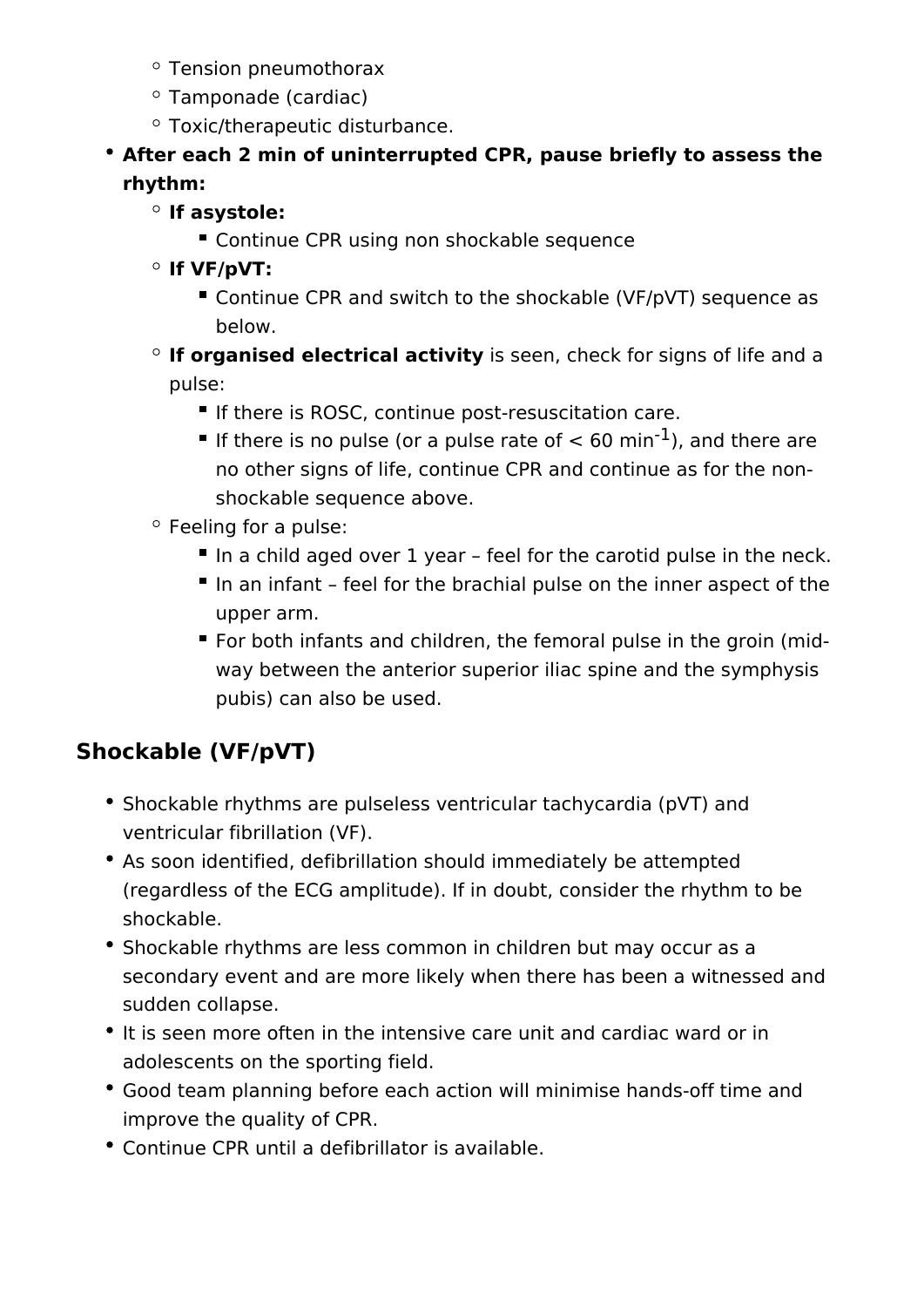#### **Defibrillate the heart (as soon as possible)**

- Apply defibrillation pads (self-adhesive pads are standard) in the anterolateral or antero-posterior position.
- Charge the defibrillator while another rescuer continues chest compressions.
- Once the defibrillator is charged, pause the chest compressions, quickly ensure that all rescuers are clear of the patient and then deliver the shock. Minimise the delay between stopping chest compressions and delivery of the shock (<5 seconds).
- Give 1 shock of 4 | kg<sup>-1</sup> if using a manual defibrillator. It seems reasonable not to use doses above those suggested for adults
- If using an AED for a child of less than 8 years, preferably deliver a paediatric attenuated adult shock energy (50-75 J) if an attenuator is available. If one is not available use a standard AED which will deliver adult shock energy doses.
- If using an AED for a child over 8 years, use the adult shock energy.
- If using paddles charging should be done with paddles on the chest, pausing compressions at that stage.

#### **Resume CPR**

- Without reassessing the rhythm or feeling for a pulse, resume CPR immediately, starting with chest compressions.
- Consider and correct reversible causes (4 Hs and 4 Ts).

#### **Continue CPR for 2 min, then pause briefly to check the monitor:**

• If still VF/pVT, give a second shock (with same energy level 4J kg $^{-1}$  and strategy for delivery as the first shock).

#### **Resume CPR**

Without reassessing the rhythm or feeling for a pulse, resume CPR immediately, starting with chest compressions.

#### **Continue CPR for 2 min, then pause briefly to check the monitor**

• If still VF/pVT, give a third shock (with same energy level 4J kg<sup>-1</sup> and strategy for delivery as the previous shock).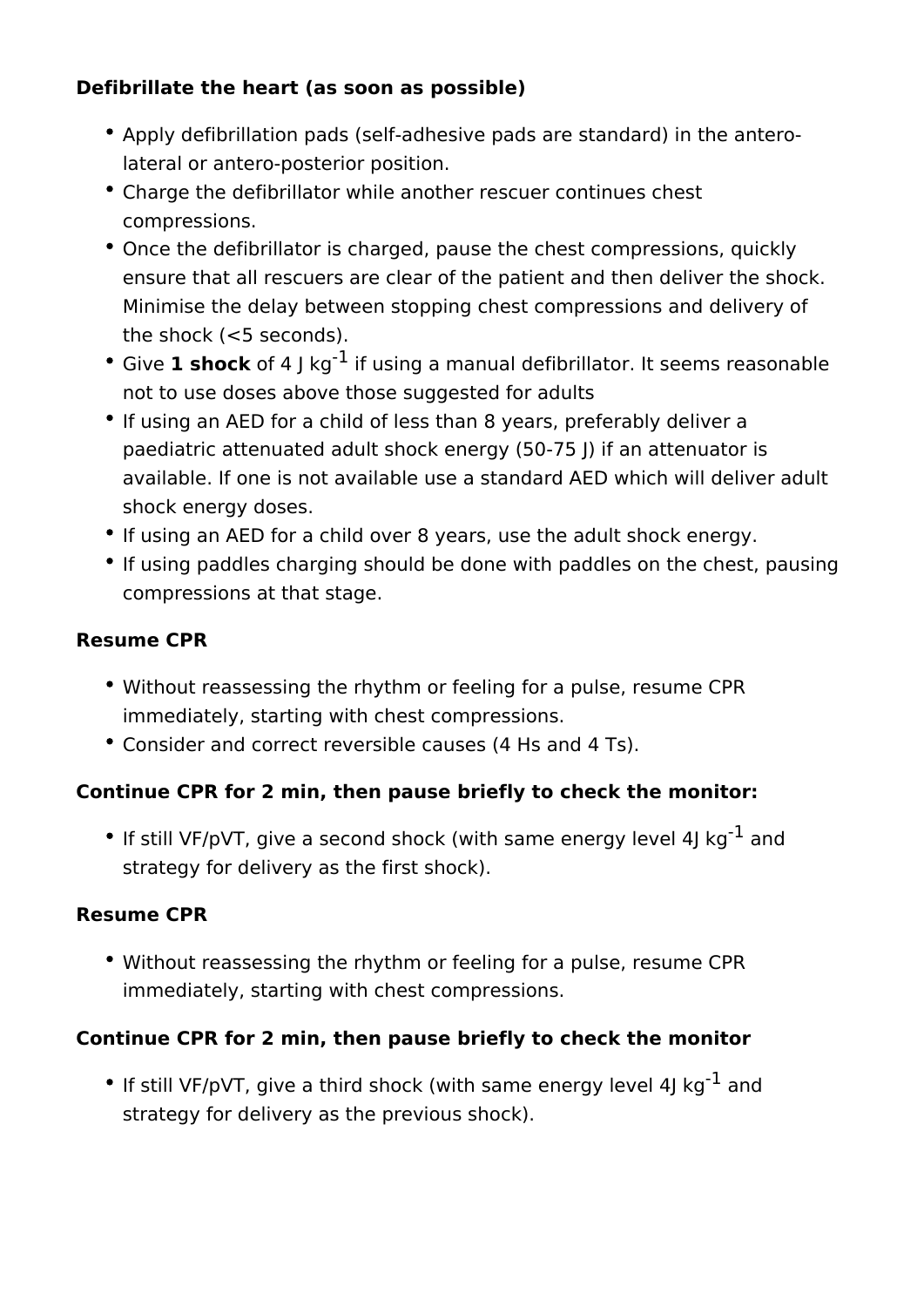#### **Resume CPR**

- Without reassessing the rhythm or feeling for a pulse, resume CPR immediately, starting with chest compressions.
- Give adrenaline 10 micrograms  $kg^{-1}$  (0.1 mL  $kg^{-1}$  of 1 in 10,000 solution) and amiodarone 5 mg  $kg^{-1}$  (or lidocaine 1 mg  $kg^{-1}$  may be used an alternative to amiodarone for providers competent in its use) after the third shock after chest compressions have resumed.
- Repeat adrenaline 10 micrograms  $kg^{-1}$  (0.1 mL kg<sup>-1</sup> of 1 in 10,000 solution) every alternate cycle (every 3–5 min) until ROSC.
- Repeat amiodarone 5 mg kg-1 one further time, after the **fifth** shock if still in a shockable rhythm.

#### **Continue giving shocks every 2 min**

Continue compressions during charging of the defibrillator and minimise the breaks in chest compression as much as possible.

#### **Change the person performing chest compressions at least every 2 minutes**

Watch for fatigue and/or suboptimal compressions and switch rescuers earlier if necessary.

#### **Consider and correct reversible causes (4 Hs and 4 Ts):**

- Hypoxia
- Hypovolaemia
- Hyper/hypokalaemia, metabolic
- Hypothermia/hyperthermia
- Thromboembolism (coronary or pulmonary)
- Tension pneumothorax
- Tamponade (cardiac)
- Toxic/therapeutic disturbance

### **After each 2 min of uninterrupted CPR, pause briefly to assess the rhythm:**

#### **If still VF/pVT:**

 $\circ$  Continue CPR with the shockable (VF/pVT) sequence.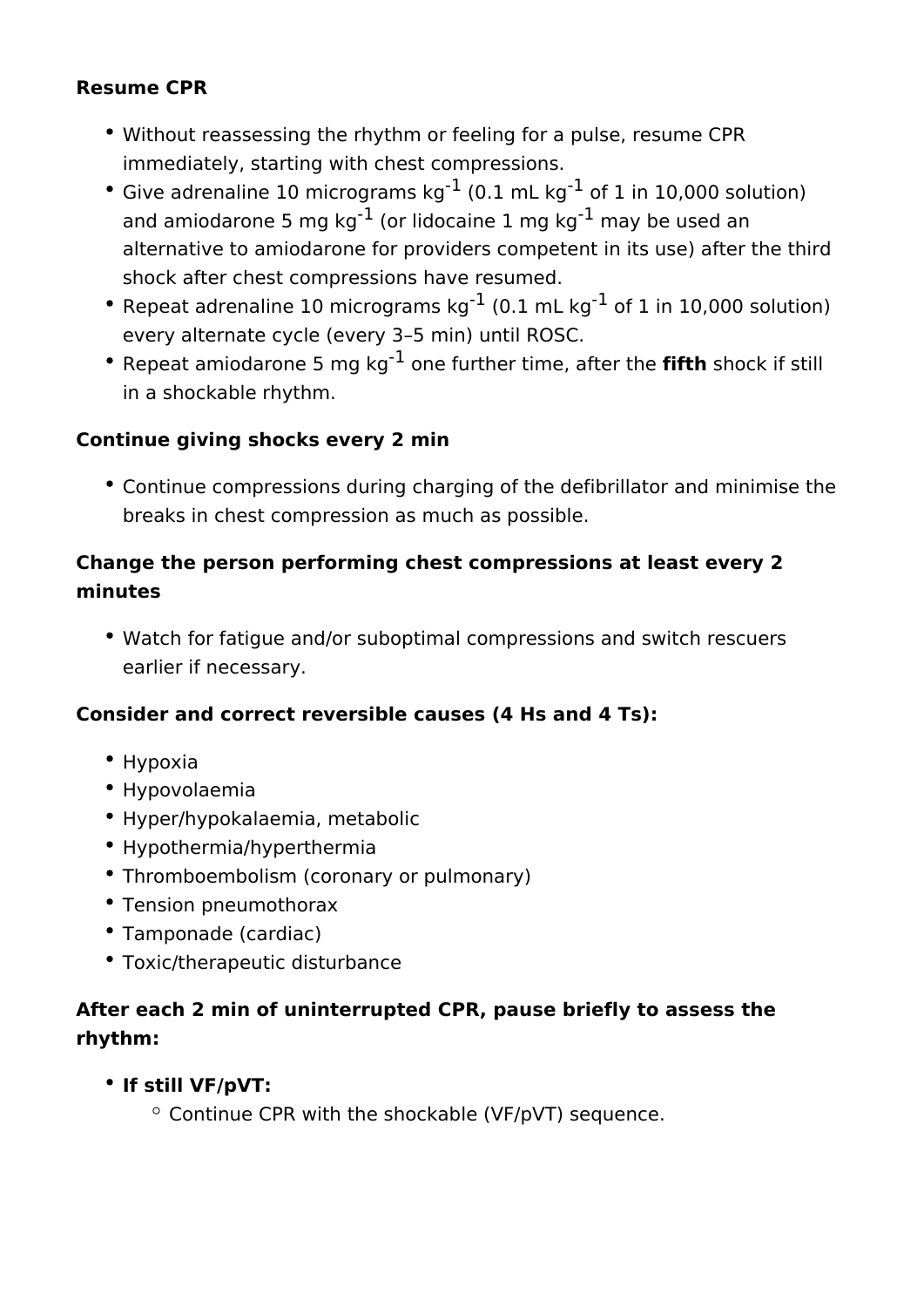- $\circ$  Consider escalating energy doses after seeking  $e^{h}$ xpert h shock in refractory VF/pVT.
- If asystole:
	- $\circ$  Continue CPR and switch to the non-shockable (asystole sequence as above.
- $\bullet$  If organised electrical activition, check for signs of life and pulse:
	- o If there is ROSC, continue post-resuscitation care.
	- $\degree$  If there is no pulse (or a pulse rat $\frac{1}{16}$  cannot to the meinare no other signs of life, continue CPR and continue as for the sequence above.
- If defibrillation was successful but VF/pVT recurs, resume t and defibrillate. Give an amiodarone bolus (unless two dose been given) and start a continuous infusion of the drug.
- CPR should be continued unless:
	- $\degree$  an organised perfusing rhythm is recognised and confirm clinical assessment indicating signs of life (ROSC)
	- $\circ$  there are criteria for withdrawing resuscitation.
- After the event, debriefing of the team should be conducted concerns and to allow the team to reflect on their clinical p supportive environment (this has been shown to improve pra

### Additional PALS notes

Tracheal tubes (TT)

- Cuffed TT are recommended in paediatric advanced life supp neonates where there is less evidence for their use).
- Cuffed TT are as safe as uncuffed tubes for infants and chil use the correct tube size, monitor cuff inflation pressure, a position via CXR.
- The use of cuffed TT increases the chance of selecting the the first attempt. Under certain circumstances (e.g. poor lur high airway resistance, and facial burns) cuffed TT may be

#### Alternative airways

• Although BMV remains the recommended first line method fo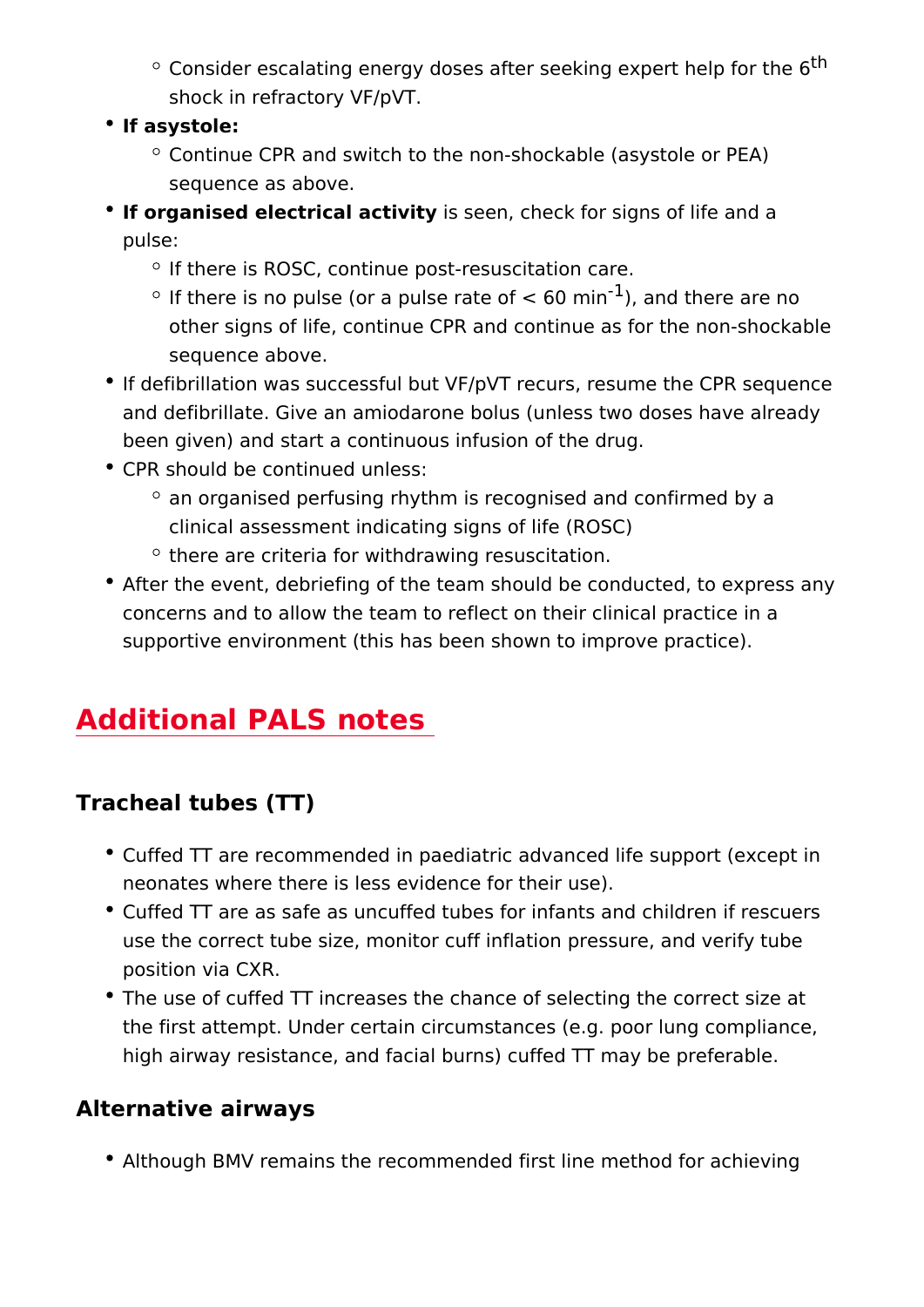airway control and ventilation in children, supraglottic devices (e.g. LMA and i-gel) are an acceptable airway device for providers trained in their use.

- They are particularly helpful in airway obstruction caused by supraglottic airway abnormalities or if BMV is not possible.
- Supraglottic airways do not totally protect the airway from aspiration of secretions, blood or stomach contents, and therefore close observation is required as their use is associated with a higher incidence of complications in small children compared with older children or adults.

## **Capnography**

- Use with TT:
	- Monitoring ETCO<sub>2</sub> with waveform capnography reliably confirms tracheal tube placement in a child or infant weighing more than 2 kg with a perfusing rhythm and must be used after intubation and during transport of an intubated child or infant.
	- $\degree$  The presence of a capnographic waveform (which will appear after four ventilated breaths) indicates that the tube is in the tracheobronchial tree, both in the presence of a perfusing rhythm and during CPR.
	- $\degree$  Capnography does not rule out intubation of a bronchus.
	- The absence of exhaled CO<sub>2</sub> during CPR should prompt providers to check tracheal tube placement **'no trace, wrong place'.** An attenuated CO<sub>2</sub> waveform, however, may reflect low or absent pulmonary blood flow; providers should check quality of chest compressions delivered.
	- $\degree$  Capnography may provide information on the efficiency of chest compressions and a sudden rise in the ETCO<sub>2</sub> can be an early indication of ROSC.
	- Try to improve chest compression quality if the ETCO<sub>2</sub> remains below 2 kPa as this may indicate low cardiac output and low pulmonary blood flow.
	- Be careful when interpreting ETCO<sub>2</sub> values after giving adrenaline or other vasoconstrictor drugs when there may be a transient decrease in ETCO<sub>2</sub>, or after the use of sodium bicarbonate when there may be a transient increase in the end-tidal values.
	- Current evidence does not support the use of a threshold  $\mathsf{ETCO}_2^{}$  value as an indicator for stopping the resuscitation attempt.
- Capnography may also be useful for monitoring ventilation when using SGAs or during BMV.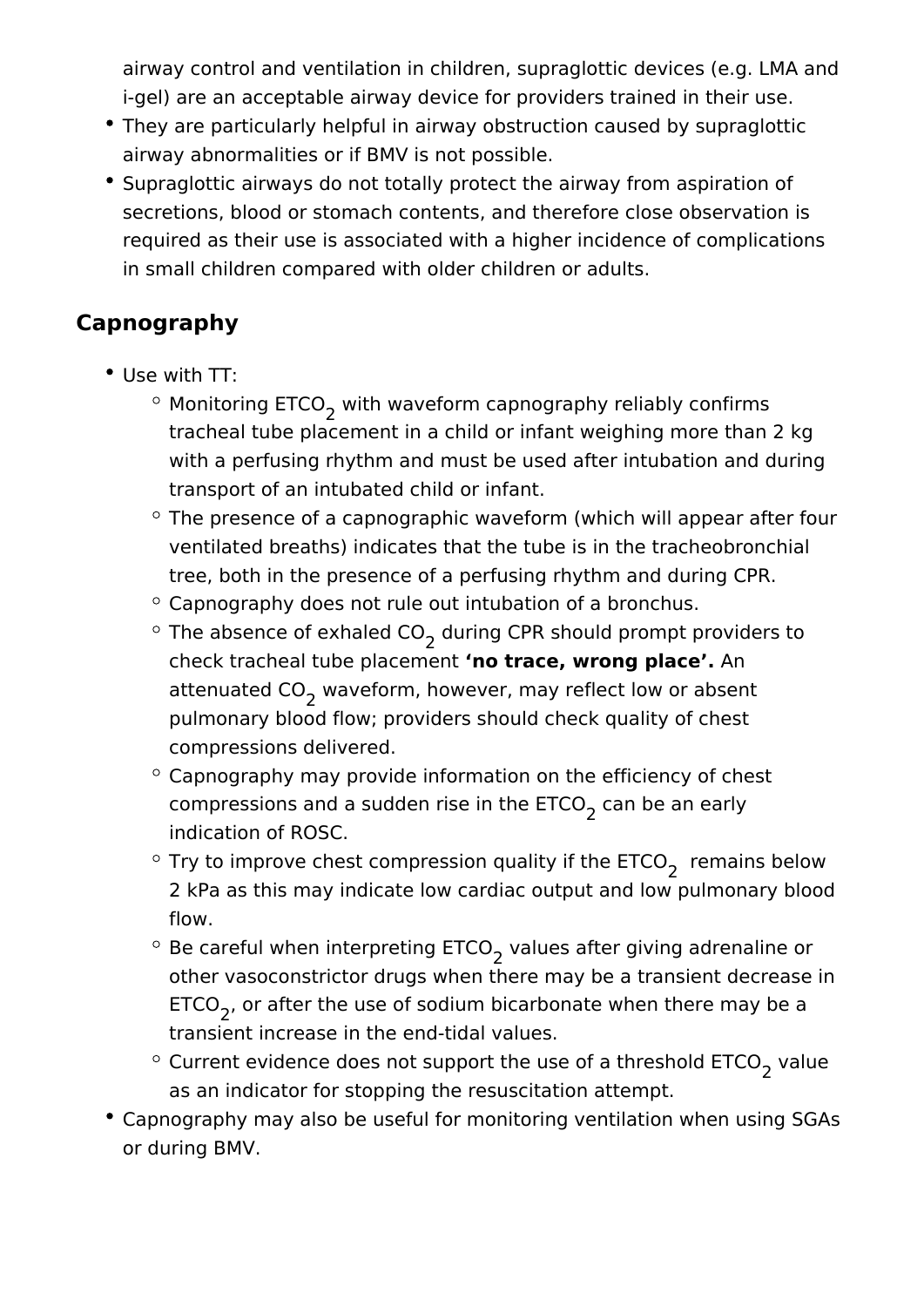### **Transcutaneous pacing**

- In selected cases of bradycardia caused by complete heart block or abnormal function of sinus node, emergency transthoracic pacing may be lifesaving.
- Pacing is not helpful in children or infants with bradycardia secondary to post cardiac arrest hypoxic/ischaemic myocardial insult or in bradycardia secondary to respiratory failure.
- Pacing is not effective in the treatment of asystole in children and infants.

### **Physiological monitoring during CPR to guide therapy**

- Monitoring of certain physiological responses during CPR may be used to direct further resuscitative efforts, so called 'individualised CPR' in the critical care or highly monitored setting.
- Physiological monitoring may be beneficial, but evidence is currently insufficient to recommend routine use.
- Parameters studied include invasively measured diastolic blood pressure, end tidal carbon dioxide and cerebral near infrared spectroscopy (NIRS).
- **Point of care ultrasound (POCUS):** 
	- $\degree$  Can be used by competent providers to identify reversible causes of CA but evidence of benefit on outcome is limited.
	- $\circ$  Its use should not increase hands-off time or impact quality of CPR.
	- $\degree$  Image acquisition is best done during pauses for rhythm check and/or for ventilations; the team should plan and anticipate (choreography) to make the most of the available seconds for imaging.
- **Point of care serum values:** 
	- $\circ$  Include serum sodium, potassium, lactate, ionised calcium and magnesium.
	- $\degree$  May be used to identify reversible causes of cardiac arrest but should not be used for prognostication.

#### **Reversible causes**

- The early identification and proper treatment of any reversible cause during CPR is a priority for all ALS providers.
- Use the mnemonic "4 H 4 T" to remember what to actively look for:
	- **H**ypoxia
	- **H**ypovolemia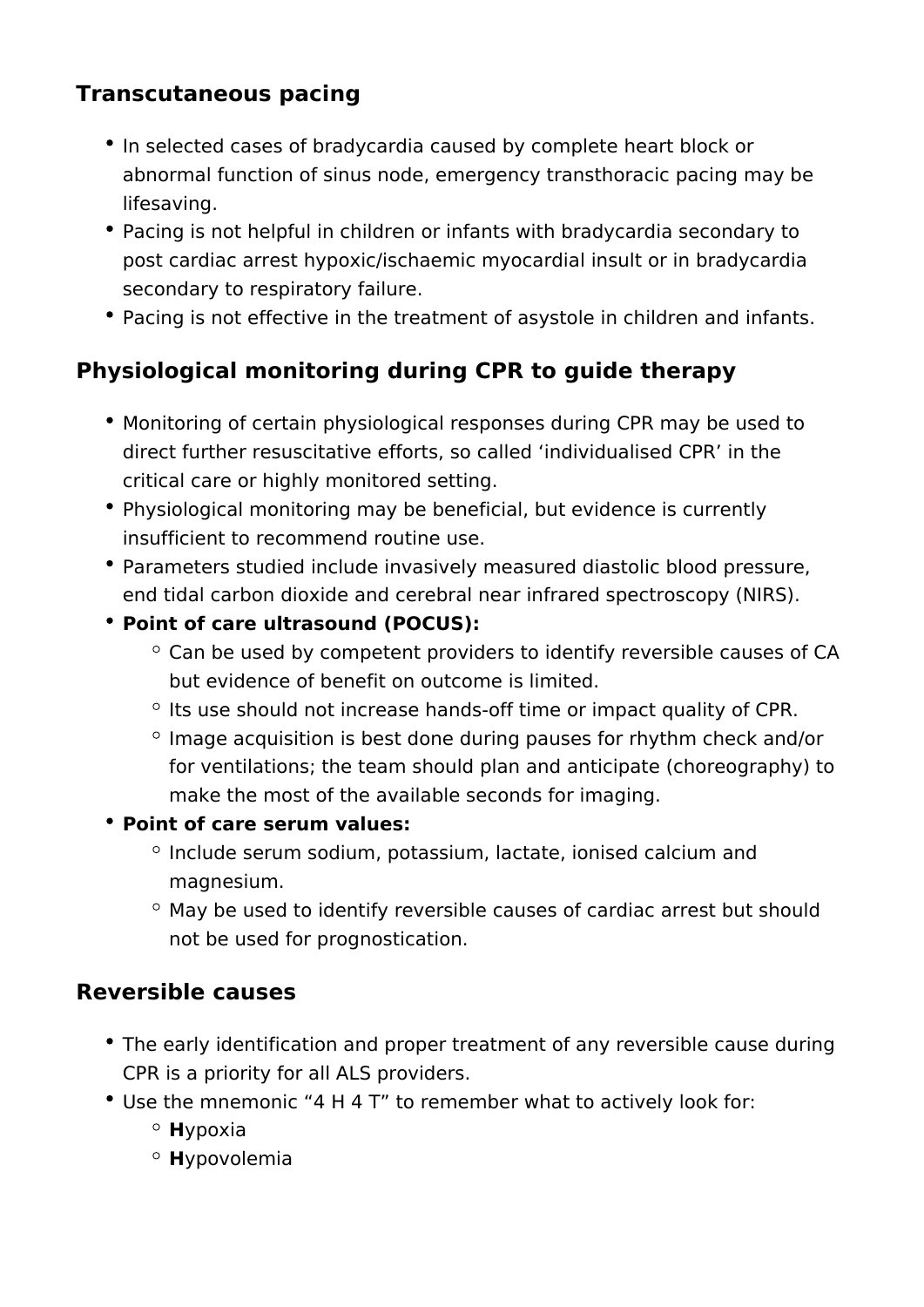- **H**ypo- or hyperkalaemia / -calcaemia / -magnesemia & hypoglycaemia
- **H**ypo- or Hyperthermia
- **T**ension pneumothorax
- **T**amponade
- **T**hrombosis (Cardiac Pulmonary)
- **T**oxic Agents
- Unless otherwise specified, the specific treatment for each of these causes is the same in CA as in acute life-threatening disease.
- Providers should consider (with expert help) specific treatments for intoxications with high-risk medications (e.g. beta-blockers, tricyclic antidepressants, calcium channel blockers, digitalis, or insulin).
- For certain life-threatening intoxications extracorporeal treatments should be considered early on and these patients should be transferred to a centre that can perform these in children, ideally before cardiovascular or neurological failure occurs (based upon the context of the intoxication rather than the actual symptoms).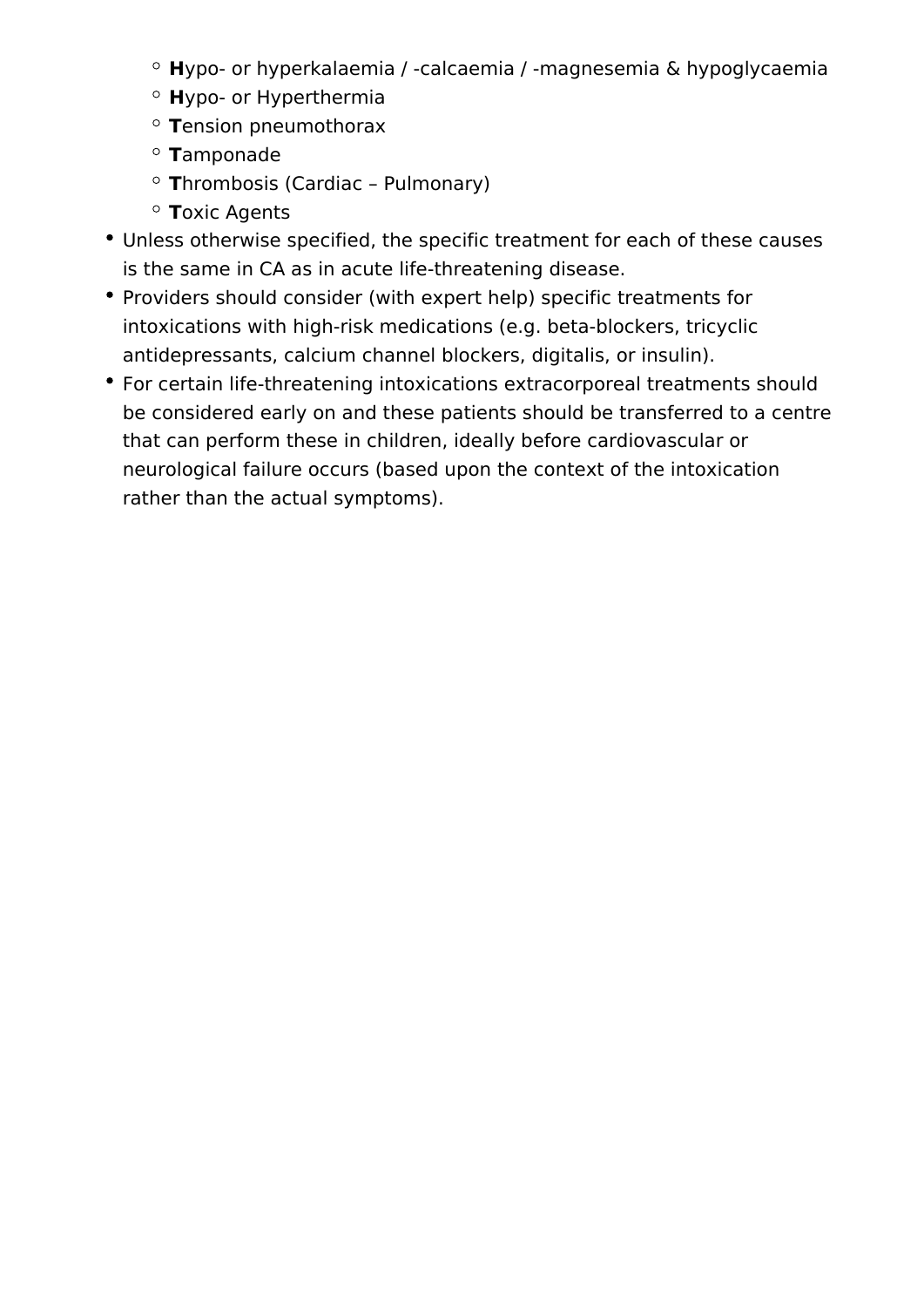|        | Consider                         | Identification                                                       | Treatment                                                                                             |  |
|--------|----------------------------------|----------------------------------------------------------------------|-------------------------------------------------------------------------------------------------------|--|
| Н      | Hypoxia                          | History/clinical<br>+/-oxygen satura<br>(if trace picked             | Ventilation and 100% F<br>$\overline{2}$                                                              |  |
| H      | Hypovolaemia                     | History +/- POCU                                                     | Fluid bolus 10 mL kg<br>isotonic crystalloid; blo<br>products (major<br>haemorrhage)                  |  |
| H      | Hyper/hypokalae                  | History + blood<br>analysis:                                         | Correction/reduction of<br>metabolic derangement                                                      |  |
| H      | Hypothermia/<br>Hyperthermia     | History + core<br>temperature:                                       | External (e.g. blanket),<br>internal (e.g. cold/warm<br>fluids, extracorporeal<br>circuit) techniques |  |
| $\top$ | Thromboembolisn                  | History +/- POCU<br>(e.g. dilated rightly thrombolysis<br>ventricle) |                                                                                                       |  |
| T      | Tension<br>Pneumothorax          | Examine symmet                                                       | Needle thoracocentesis<br>air entry +/- PO( thoracostomy (trauma)                                     |  |
| T      | Tamponade (card                  | History +/- POCU<br>(e.g. pericardial<br>collection).                | Needle<br>pericardiocentesis/<br>thoracotomy $(\tan m a)$                                             |  |
| Τ      | Toxic/ therapeuti<br>disturbance | History / ECG                                                        | Specific toxic treatment<br>(e.g. Sodium bicarbonat<br>for tri-cyclic drug<br>poisoning)              |  |

\*POCUS: point of care ultrasound if competent operator available.

Cardiac Arrest in special circumstances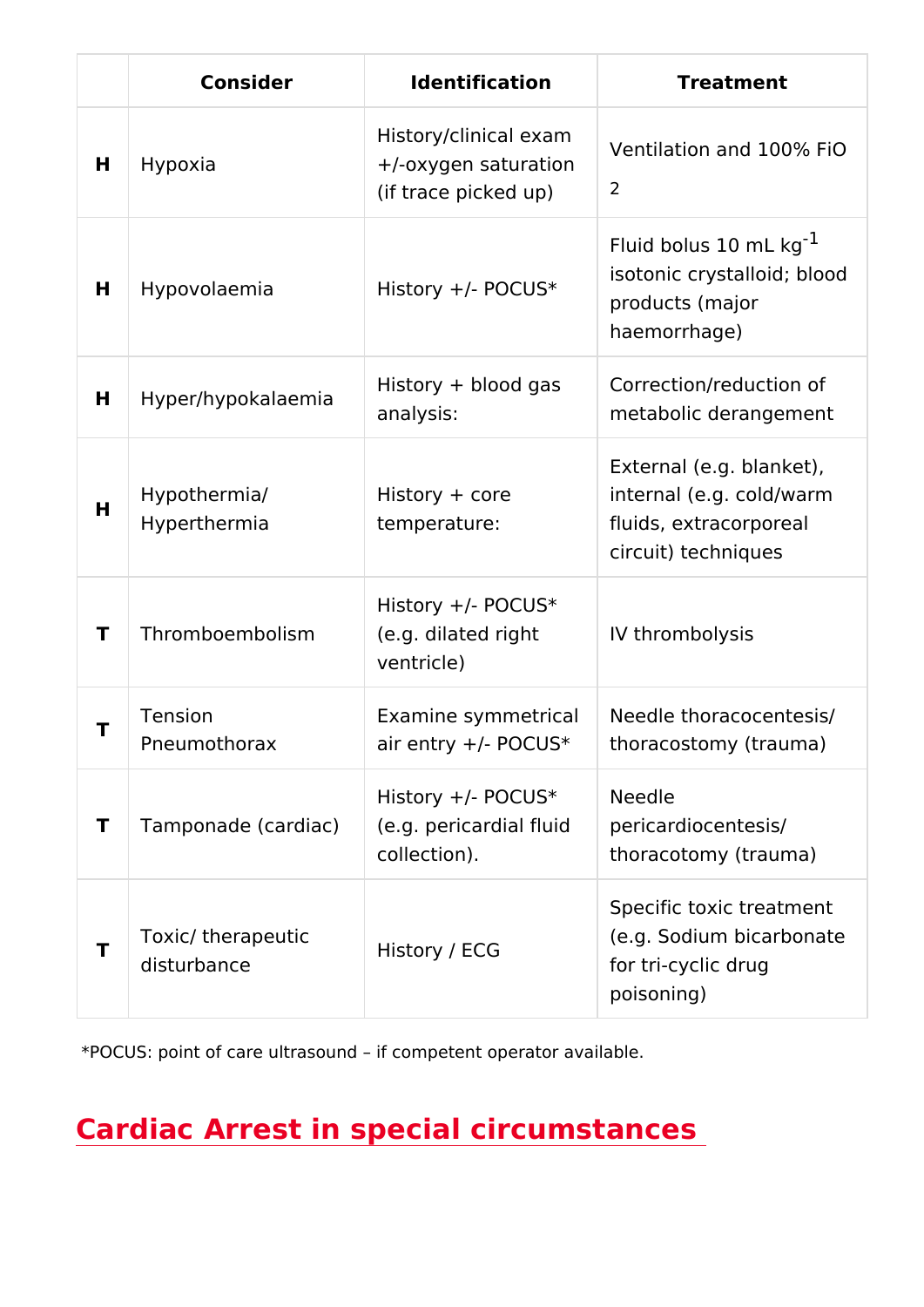CPR during specific conditions such as cardiac surgery, neurosurgery, trauma, drowning, sepsis, pulmonary hypertension demand a specific approach. Additionally, the use of extracorporeal life support (ECLS) for CA refractory to conventional CPR (E-CPR) is increasing the support options for children in CA. Institutions performing cardiothoracic surgery in children should establish institution-specific algorithms for cardiac arrest after cardiothoracic surgery.

## **Traumatic Cardiac Arrest (TCA)**

- In case of TCA, start standard CPR while searching for and treating any of the reversible causes of paediatric TCA:
	- $\degree$  airway opening and ventilation with oxygen
	- $\degree$  external haemorrhage control including the use of tourniquets in exsanguinating injury to the extremities
	- $\circ$  bilateral thoracostomy (or needle thoracocentesis)
	- $\circ$  IO/IV access and fluid resuscitation (if possible, with full blood or blood products), as well as the use of the pelvic binder in blunt trauma.
- Chest compressions are performed simultaneously with these interventions depending on the available personnel and procedures. Based on the mechanism of injury, correction of reversible causes might precede adrenaline administration.
- Consider emergency department (ED) thoracotomy in paediatric TCA patients with penetrating trauma with or without signs of life on ED arrival. In some EMS systems, highly competent professionals might also consider pre-hospital thoracotomy for these patients (or for children with selected blunt injury).

### **Hypothermic Arrest**

- Start standard CPR for all victims in CA.
- If continuous CPR is not possible and the child or infant is deeply hypothermic (< 28° C), consider delayed or intermittent CPR.
- Any child or infant who is considered to have any chance of a favourable outcome should ideally be transported as soon as possible to a paediatric centre with extracorporeal life support (ECLS) or cardiopulmonary bypass capacity.

## **Extracorporeal Life Support (ECLS)**

Extracorporeal cardiopulmonary resuscitation (E-CPR) is the implementation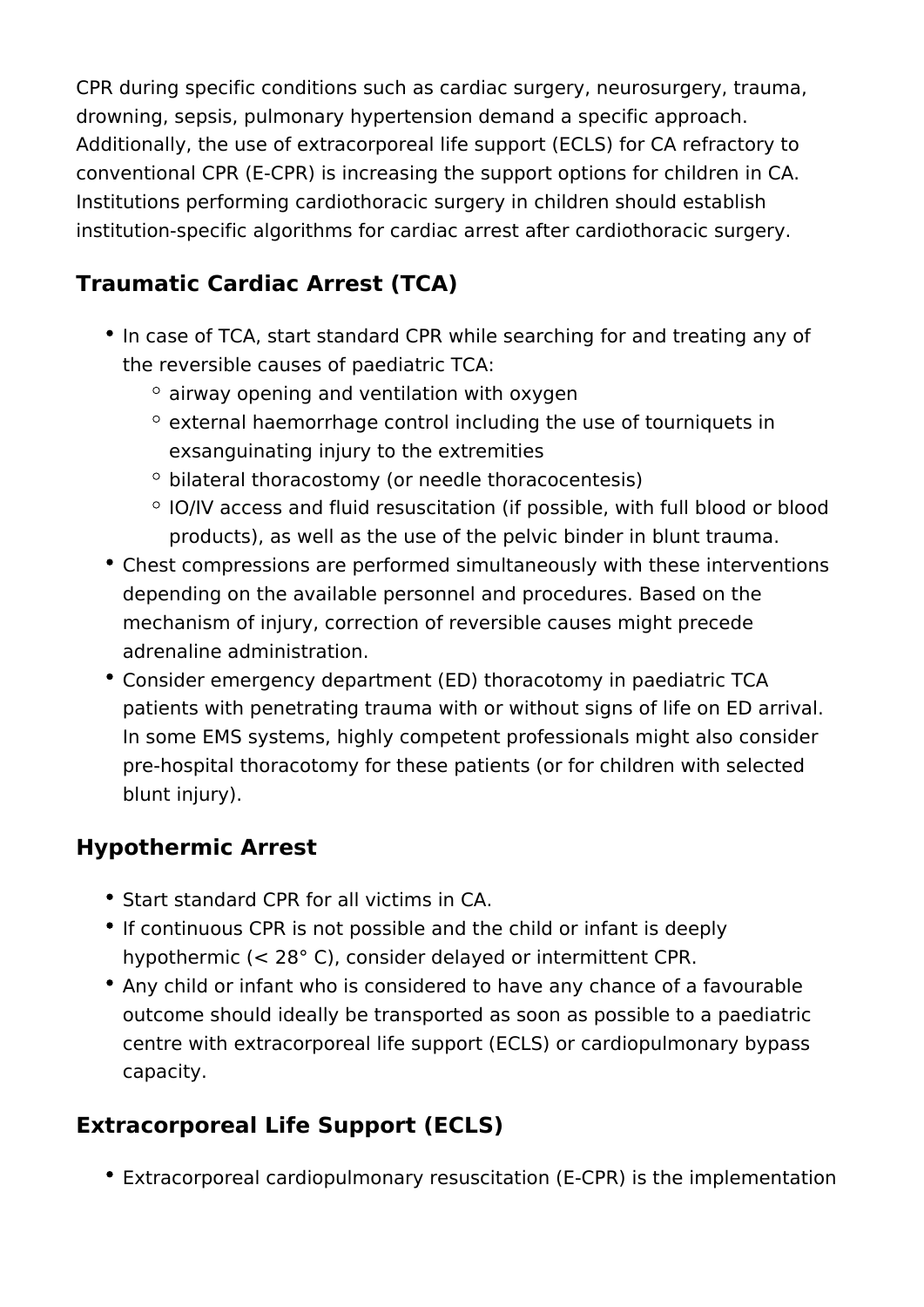of veno-arterial extracorporeal membrane oxygenation (VA-ECMO) in a patient with refractory cardiac arrest.

- E-CPR should be considered early for children and infants with in-hospital cardiac arrest (IHCA) and a (presumed) reversible cause when conventional ALS does not promptly lead to ROSC, in a healthcare context where expertise, resources and sustainable systems are available to rapidly initiate ECLS.
- For specific subgroups of children and infants with decompensated cardiorespiratory failure (e.g. severe refractory septic shock or cardiomyopathy or myocarditis and refractory low cardiac output), prearrest use of ECLS can be beneficial to provide end-organ support and prevent cardiac arrest. IHCA shortly prior to or during cannulation should not preclude ECLS initiation.
- Competent providers might also decide to perform E-CPR for out-of hospital cardiac arrest (OHCA) in cases of hypothermic cardiac arrest or when cannulation can be done prehospitally by a highly trained team, within a dedicated healthcare system (whilst this is not yet widely available in the UK, practice is increasing).

### **Septic shock**

There is no evidence to suggest alterations to standard CA algorithm are of benefit.

## **Single ventricle circulation:**

- There is no evidence to suggest alterations to standard CA algorithm are of benefit for children and infants with single ventricle anatomy after stage 1 repair.
- Prior to repair infants with shock due to elevated pulmonary to systemic flow ratio may benefit from inducing mild hypercarbia (reducing ventilation rate and/or tidal volume if ventilated or giving opioids without muscle relaxants).

### **Hemi-Fontan/Fontan circulation:**

- There is no evidence to suggest alterations to standard CA algorithm are of benefit.
- For the seriously ill child or infant, hypercarbia achieved by hypoventilation may be beneficial to increase oxygenation and cardiac output.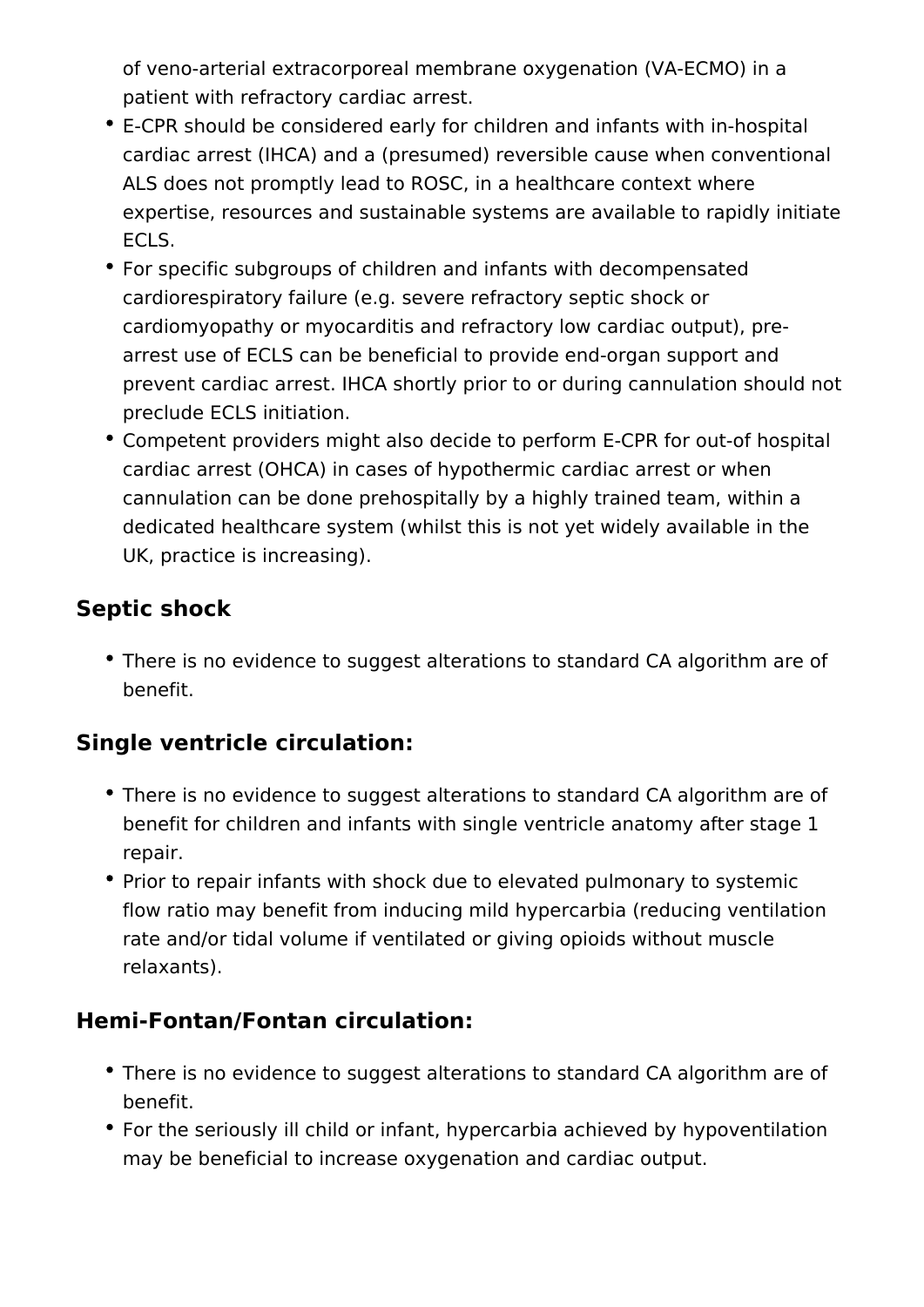- Negative pressure ventilation, if available, may be beneficia Fontan, bidirectional Glenn or Fontan circulations by increa output.
- It is reasonable to consider ECPR early in situations of refr

Pulmonary hypertension (PHT)

- If a child or infant with PHT suffers a cardiac arrest, then s should be performed; it may be beneficial to attempt to corr Additionally, consider use of inhaled nitric oxide or aerosol  $(P \bigoplus)$ .
- For children and infants with PHT receiving post-operative c management and monitoring should be directed towards avoi and acidosis.

## Drugs and Fluids used in CPR

Body weight estimations

- In order of preference:
	- $\degree$  Use the child/infant s body weight for drug calculations
	- Use a body length tape with pre-calculated drug doses.
	- Use a paediatric emergency drug chart.
	- $\circ$  Use an age-based weight calculation formula (e.g. weigh in years  $+4$ ) x 2) up to age 10 years.
	- For obese patients use ideal body weight and do not use act avoid drug toxicity.
	- Beware of exceeding the adult doses of drugs and fluids in

Intravenous or intraosseous access

- Intraosseous (IO) access is an acceptable route of vascular and children with cardiac arrest.
- IO access should also be considered in the care of critically infants whenever IV access is not readily available.

Adrenaline

• This is an endogenous catecholamine with potent alpha, bet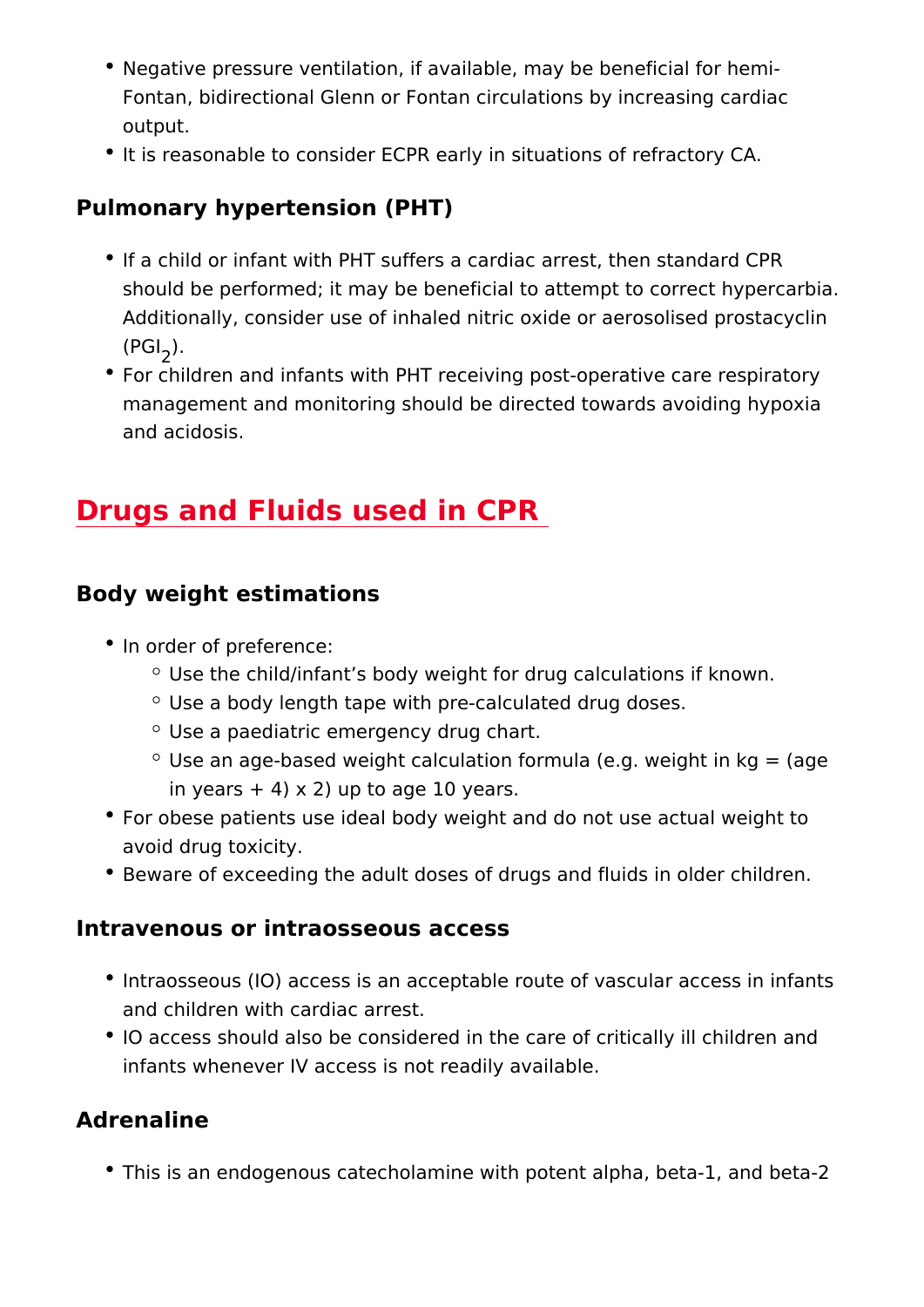adrenergic actions.

- Adrenaline induces vasoconstriction, increases coronary and cerebral perfusion pressure and enhances myocardial contractility. Although firm evidence for its effectiveness is lacking, it is thought to stimulate spontaneous contractions, and increases the intensity of VF so increasing the likelihood of successful defibrillation.
- For non-shockable rhythms give adrenaline as soon as access is established, preferably within 3 minutes of identification of cardiac arrest.
- For shockable rhythms give the initial dose of adrenaline immediately after the third shock and then after alternate shocks  $(5<sup>th</sup>, 7<sup>th</sup>, 9<sup>th</sup> etc).$
- The recommended IV/IO dose of adrenaline in children is 10 mcg  $kg^{-1}$  $(0.1 \text{mL kg}^{-1} \text{ of } 1 \text{ in } 10,000 \text{ solution}).$
- Subsequent doses of adrenaline are given every 3–5 minutes. There is a lack of evidence to suggest the ideal time interval of repeat adrenaline doses but **do not** administer them more frequently than every 3-5 minutes and **do not** use higher doses of IV adrenaline in children because this may worsen outcome.

### **Amiodarone**

- Amiodarone is a membrane-stabilising anti-arrhythmic drug that increases the duration of the action potential and refractory period in atrial and ventricular myocardium.
- Atrioventricular conduction is also slowed, and a similar effect occurs in accessory pathways.
- Amiodarone has a mild negative inotropic action.
- The hypotension that may occur with IV amiodarone is related to the rate of delivery and the solvent (Polysorbate 80 and benzyl alcohol - which causes histamine release). Delivery rate is hence important in patients who have a perfusing rhythm and amiodarone should be infused slowly over longer than 20 minutes when given in the setting of ventricular tachycardia with a pulse or supraventricular tachycardia (preferably with expert paediatric cardiology advice) to avoid bradycardia and cardiac arrest.
- In the treatment of shockable rhythms, give an initial IV bolus dose of amiodarone 5 mg  $kq^{-1}$  after the third defibrillation. Repeat the dose after the fifth shock if still in VF/pVT. If defibrillation was successful but VF/pVT recurs, amiodarone can be repeated (unless two doses have already been given) and a continuous infusion started (for dose and how to make up infusion see BNFc).
- Amiodarone can cause thrombophlebitis when injected into a peripheral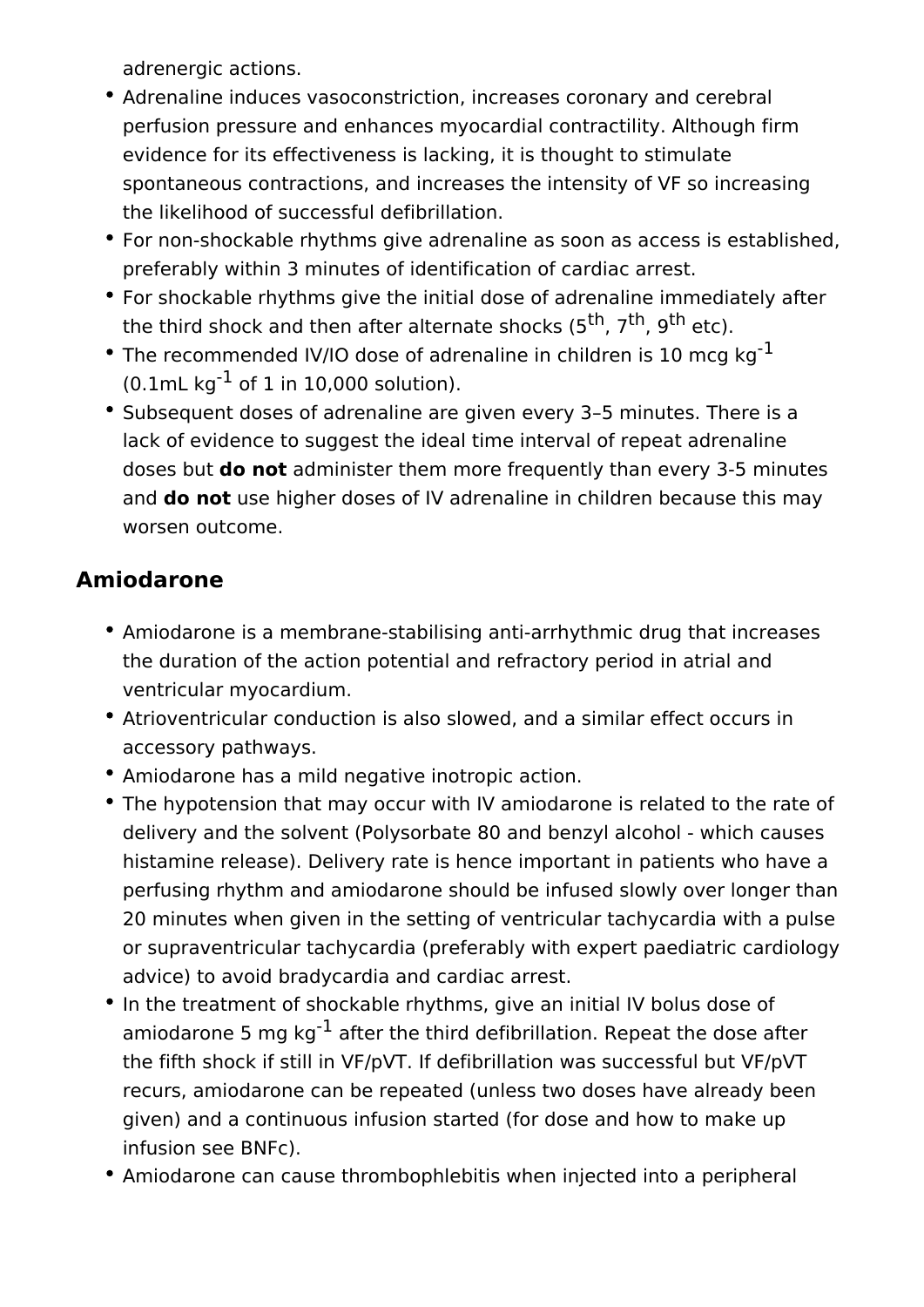vein and, ideally, should be delivered via a central vein. If central venous access is unavailable (likely at the time of cardiac arrest) and so it must be given peripherally, flush it liberally with 0.9% sodium chloride or 5% glucose.

- Amiodarone dose (BNFc):
	- $\circ$  Neonate 5 mg kg<sup>-1</sup> IV in VF/pVT dose to be given over at least 3 minutes.
	- $\degree$  Child 5 mg kg<sup>-1</sup> IV in VF/pVT (max per dose 300 mg), dose to be given over at least 3 minutes.

## **Lidocaine**

- Lidocaine is a class 1B anti-arrhythmic drug which blocks sodium channels, shortening the cardiac action potential and decreasing the rate of contractions of the heart.
- Dose is age dependent (BNFc):
	- **Neonate:** IV injection 0.5-1 mg kg-1 followed immediately by IV infusion of 0.6-3 mg kg<sup>-1</sup> hour<sup>-1</sup> OR 0.5-1 mg kg<sup>-1</sup> doses repeated at intervals of not less than 5 minutes if infusion not immediately available following initial injection until infusion can be initiated; maximum 3 mg  $ka^{-1}$  per course.
	- $\circ$  **Child 1 month 11 years:** IV injection 0.5<sup>-1</sup> mg kg<sup>-1</sup> followed immediately by IV infusion 0.6-3 mg kg<sup>-1</sup> hour-1 OR 0.5-1 mg kg<sup>-1</sup> repeated at intervals of not less than 5 minutes if infusion not immediately available following initial injection until infusion can be initiated; maximum 3 mg  $kg^{-1}$  per course.
	- **Child 12-17 years:** Initially IV injection 50-100 mg, followed by IV infusion of 120 mg, dose to be given over 30 minutes; then by IV infusion 240 mg, dose to be given over 2 hours; then by IV infusion 60 mg hour<sup>-1</sup>. Reduce dose further if infusion is continued beyond 24 hours. If infusion not immediately available following initial injection dose may be repeated at intervals of not less than 5 minutes (to a maximum 300 mg dose in 1 hour) until infusion can be initiated.
- Evidence shows that either amiodarone or lidocaine may be used for treatment of paediatric shock resistant VF or pVT.

## **Atropine**

Atropine is effective in increasing heart rate when bradycardia is caused by excessive vagal tone (e.g. after insertion of nasogastric tube).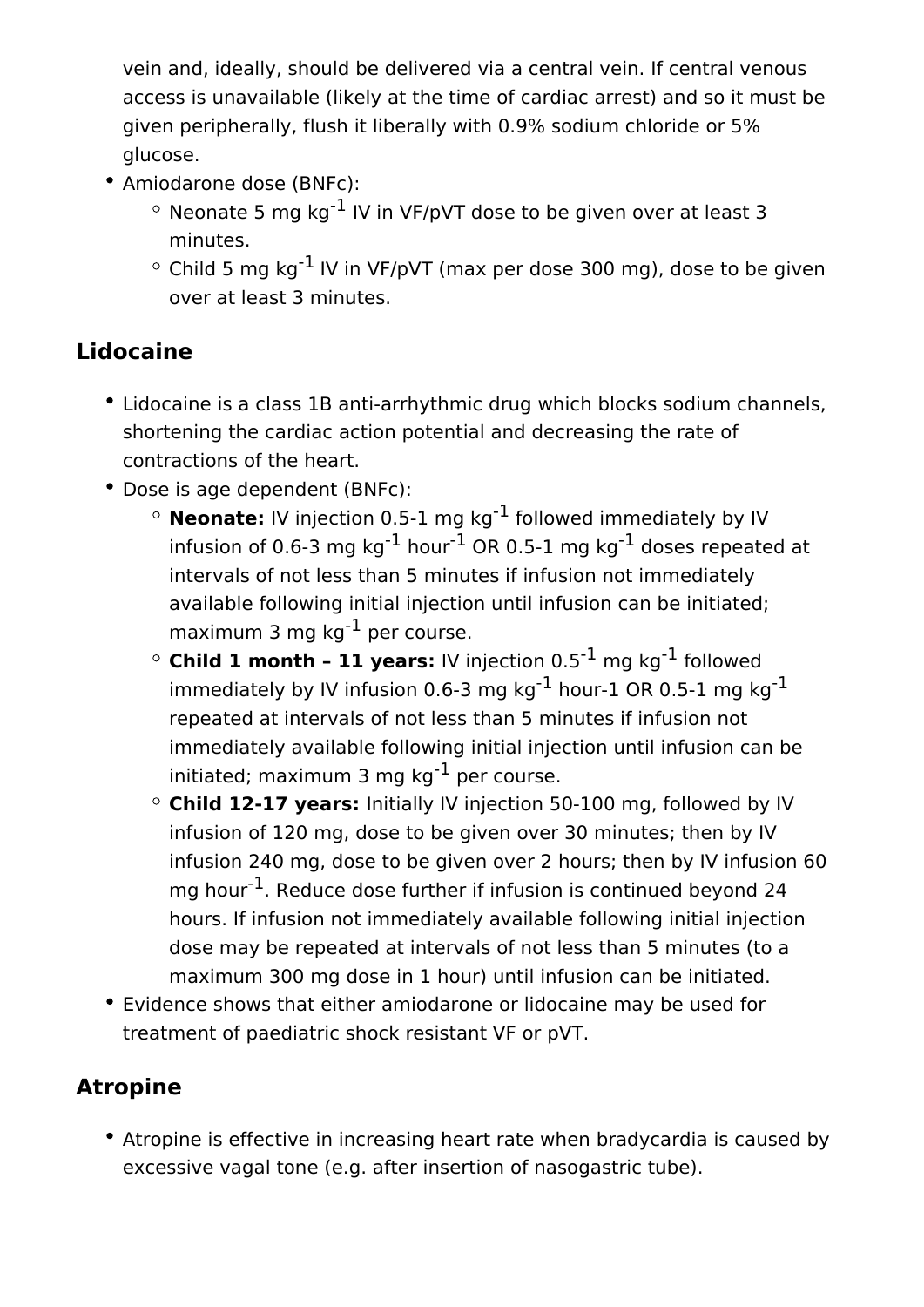- Dose (BNFc):
	- $\circ$  **Neonates and Child 1 month -11 years:** IV 20 mcg kg<sup>-1</sup>.
	- **Child 12-17 years:** IV 300-600 mcg, larger doses may be used in emergencies.
- There is no evidence that atropine has any benefit in asphyxial bradycardia or asystole or has a role in emergency intubations and its routine use has been removed from the ALS algorithms.

### **Magnesium**

- This is a major intracellular cation and serves as a cofactor in many enzymatic reactions.
- Magnesium treatment is indicated in children with documented hypomagnesaemia or with polymorphic VT (torsade de pointes), regardless of cause.
- Dose magnesium in Torsades de pointes:
	- $\degree$  Child IV 25-50 mg-1 kg<sup>-1</sup> (max per dose 2 g) to be given over 10-15 minutes, dose may be repeated once if necessary (consult local protocols)

## **Calcium**

- Calcium plays a vital role in the cellular mechanisms underlying myocardial contraction.
- However, high plasma concentrations achieved after intravenous injection may be harmful to the ischaemic myocardium and may also impair cerebral recovery.
- The routine administration of calcium during cardiac arrest has been associated with increased mortality and it should be given only when specifically indicated (e.g. in hyperkalaemia, hypocalcaemia, hypermagnesaemia and in overdose of calcium-channel-blocking drugs).
- Dose calcium gluconate in acute hypocalcaemia and in hyperkalaemia (for prevention arrhythmias) by slow intravenous injection (BNFc):
	- $\circ$  **Neonate:** 0.11 mmol kg<sup>-1</sup> for one dose to be given over 5-10 minutes; some units use a dose of 0.46 mmol  $kg^{-1}$  (2 ml kg<sup>-1</sup> calcium gluconate 10%).
	- $\circ$  **Child:** 0.11 mmol kg<sup>-1</sup> to be given over 5-10 minutes, maximum 4.5 mmol (20 mL calcium gluconate 10%).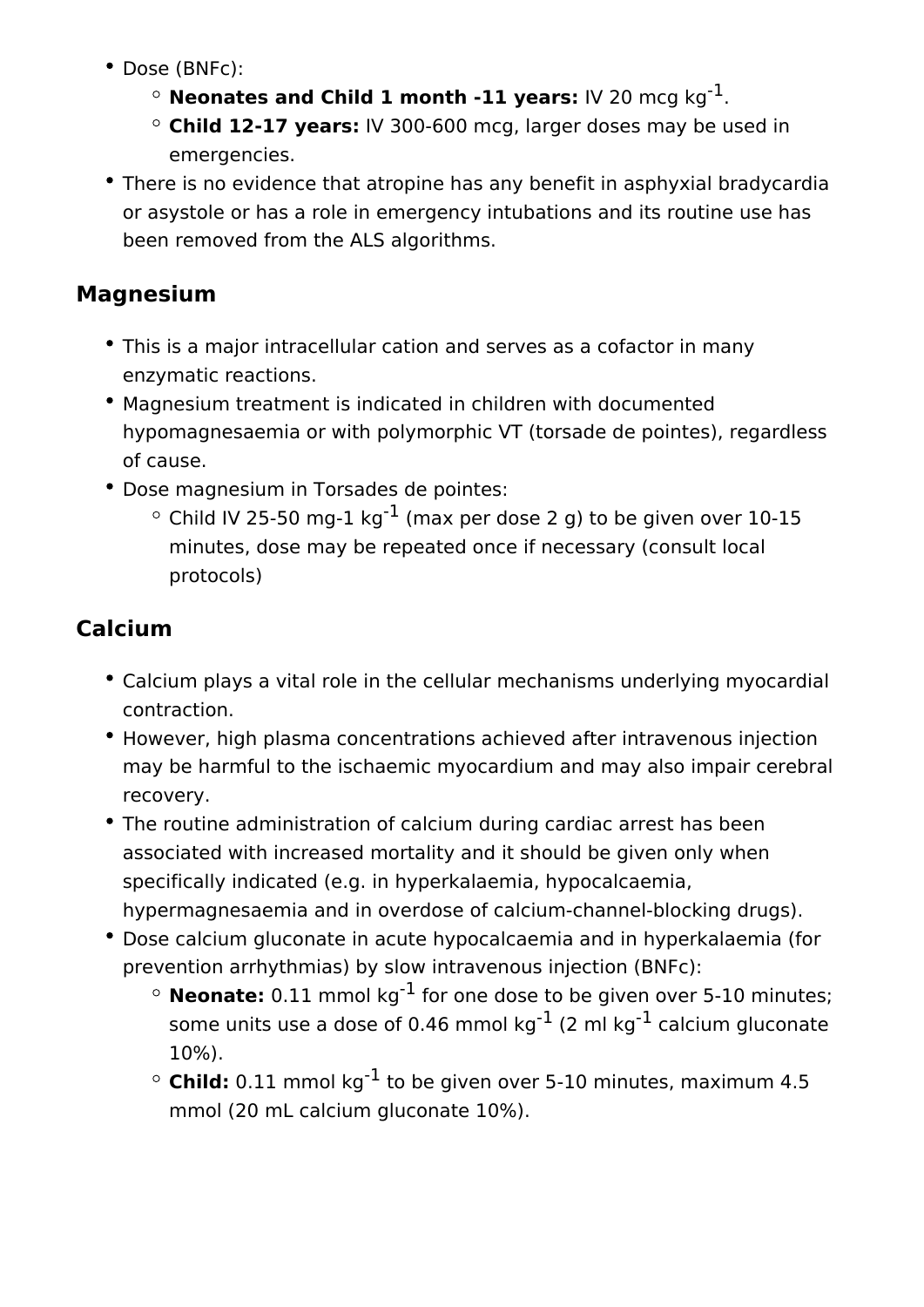#### Sodium bicarbonate

- The routine use of sodium bicarbonate in CPR is not recomm
- Cardiorespiratory arrest results in combined respiratory and acidosis, caused by cessation of pulmonary gas exchange and development of anaerobic cellular metabolism respectively.
- The best treatment for acidaemia in cardiac arrest is a comb effective chest compression and ventilation (high quality CP
- Administration of sodium bicarbonate generates carbon diox diffuses rapidly into the cells, exacerbating intracellular ac rapidly cleared via the lungs.
- It also has the following detrimental effects:
	- $\circ$  It produces a negative inotropic effect on an ischaemic m
	- $\degree$  It presents a large, osmotically active, sodium load to a compromised circulation and brain.
	- $\circ$  It produces a shift to the left in the oxygen dissociation inhibiting release of oxygen to the tissues.
- It may be considered in prolonged arrests, and it has a spec hyperkalaemia and the arrhythmias associated with tricyclic overdose.

#### Fluids in CPR

- Hypovolaemia is a potentially reversible cause of cardiac ar
- If hypovolaemia is suspected, give IV or IO fluids rapidly (1 boluses).
- Use balanced crystalloids or 0.9% saline for initial volume r serious injury blood and blood products may be indicated.
- \* Do not use dextrose-based solutions for volume replacement redistributed rapidly away from the intravascular space and hyponatraemia and hyperglycaemia, which may worsen neuro outcome.

### Parental presence

- $\bullet$  Many parents would want to be present during a resuscitatic they can see that everything possible is being done for their
- Reports show that being at the side of the child or infant is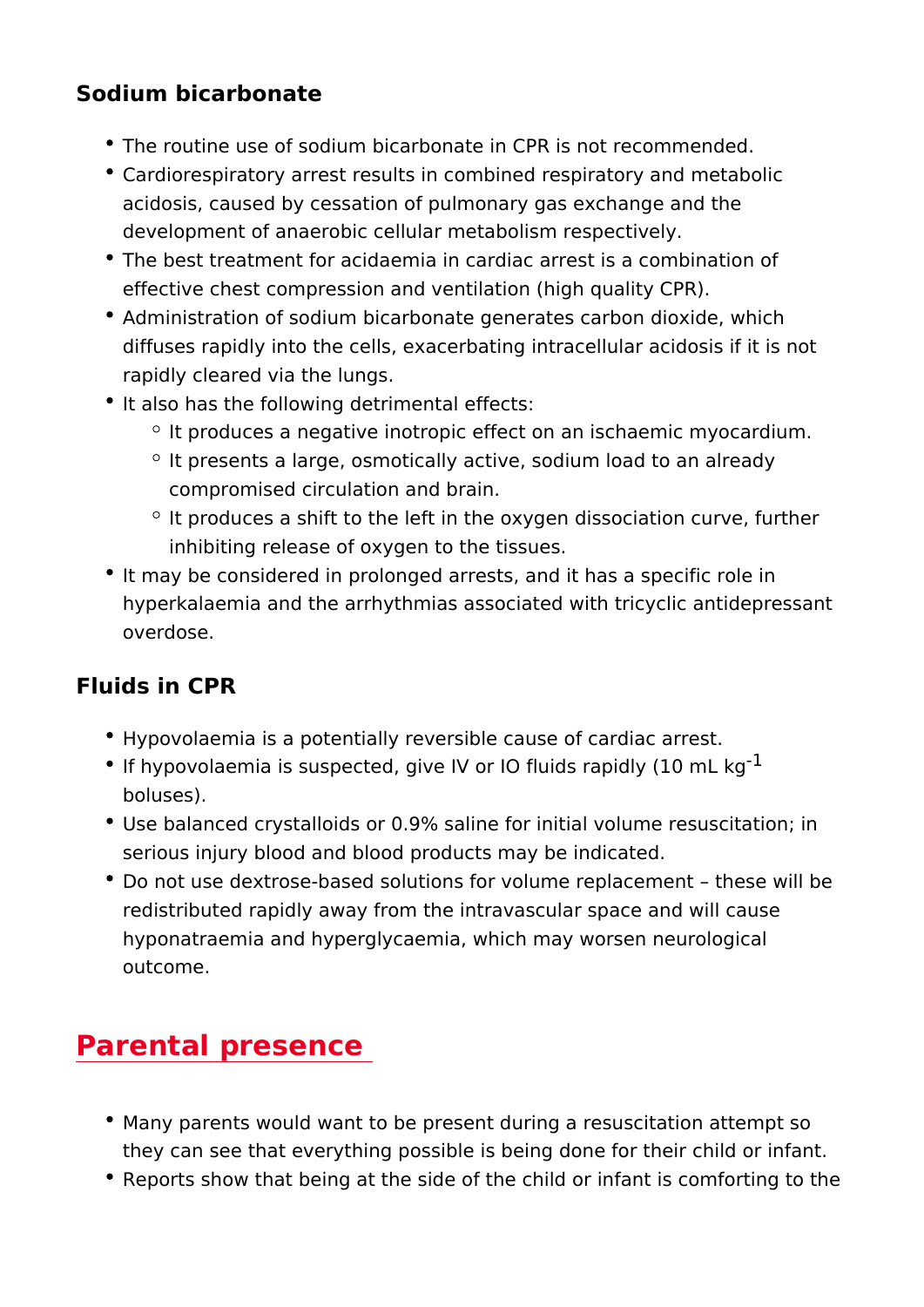parents or carers and helps them to gain a realistic view of resuscitation and death.

- **Bereaved families who have been present at the event show** and depression several months after the death.
- Parental presence in the resuscitation room may also encour providers professional behaviour and facilitate their unders child or infant in the context of their family.
- A dedicated staff member should always stay with the paren the process in an empathetic and sympathetic manner. They ensure that the parents do not interfere with the resuscitati distract the resuscitation team.
- . When appropriate, physical contact with the child or infant showld be when allowed.
- \* The resuscitation team leader should decide when to stop th this should be expressed with sensitivity and understanding.
- After the event, debriefing of the team should be conducted concerns and to allow the team to reflect on their clinical p supportive environment.

## Termination of resuscitation

- There is no evidence to recommend a specific time period at further resuscitation efforts are futile.
- There are increasing reports of survival to hospital discharg neurological outcome in children and infants who have been longer than 20 minutes (not including hypothermic CA).
- Factors that should influence any decision to stop resuscita include the circumstances of the arrest, initial rhythm, dura resuscitation and other features such as presence of hypoth severe metabolic derangement.

# Post-cardiac arrest care (PCAC)

- PCAC is required for children and infants who remain comat
- The eventual outcome of children and infants following ROS many factors, some of which may be amenable to treatment. injury to vital organs might be caused by ongoing cardiovas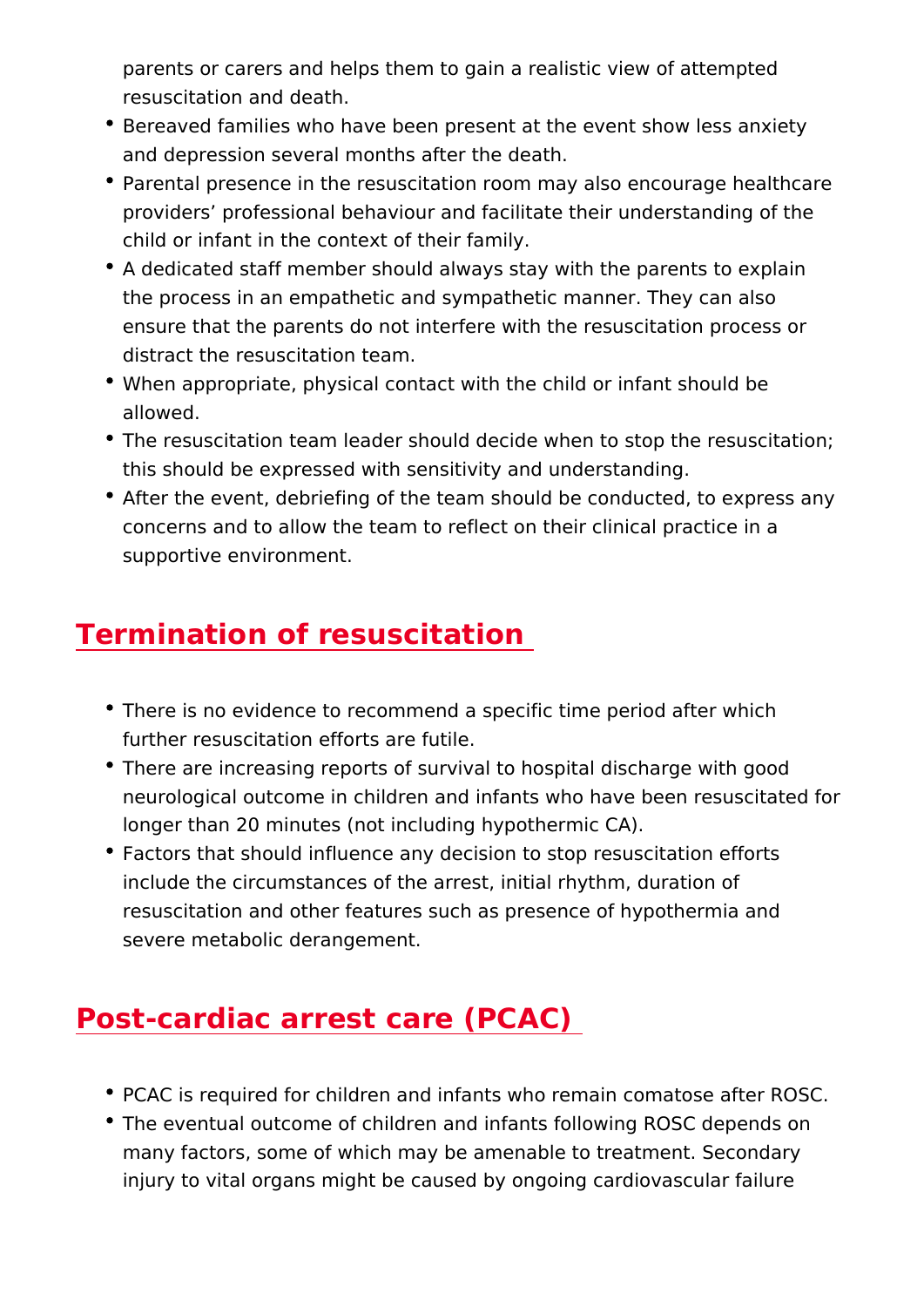from the precipitating pathology, post-ROSC myocardial dysfunction, reperfusion injury, or ongoing hypoxaemia.

**Haemodynamic:** Avoid post-ROSC hypotension (i.e. MAP < 5th percentile for age). Aim for a blood pressure between  $5<sup>th</sup>$  and  $50<sup>th</sup>$  centile then titrate medications as needed, considering the effect on clinical signs, serum lactate and/or measures of cardiac output (including maintaining good cerebral perfusion). Use the minimum necessary doses of parenteral fluids and vasoactive drugs to achieve this. Monitor all interventions and adjust continuously to the child or infant's physiological responses.

| <b>Blood pressure</b><br>for age<br>(mmHg)                  | $\mathbf{1}$<br>month | $\mathbf{1}$<br>year | 5<br>year | 10<br>year |
|-------------------------------------------------------------|-----------------------|----------------------|-----------|------------|
| 50th centile<br>for Systolic BP                             | 75                    | 95                   | 100       | 110        |
| 5th centile for<br><b>Systolic BP</b>                       | 50                    | 70                   | 75        | 80         |
| 50th centile<br>for mean<br>arterial<br>pressure<br>(MAP)   | 55                    | 70                   | 75        | 75         |
| 5th centile for<br>mean arterial<br>blood pressure<br>(MAP) | 40                    | 50                   | 55        | 55         |

**Ventilation:** Provide a normal ventilatory rate and tidal volume for the child or infant's age, to achieve a normal PaCO $_2^{\rm }$ . (4.5-6 kPa). Avoid both hypocarbia and hypercarbia which may have harmful effects. In a few children or infants, the usual values for PaCO<sub>2</sub> and PaO<sub>2</sub> may deviate from the population normal values for age (e.g. in children or infants with chronic lung disease or congenital heart conditions); aim to restore values to that child or infant's normal levels. Do not use  $\mathsf{ETCO}_2$  alone as a surrogate for PaCO<sub>2</sub> when aiming for normocapnia as part of neuroprotective care unless there is a proven correlation.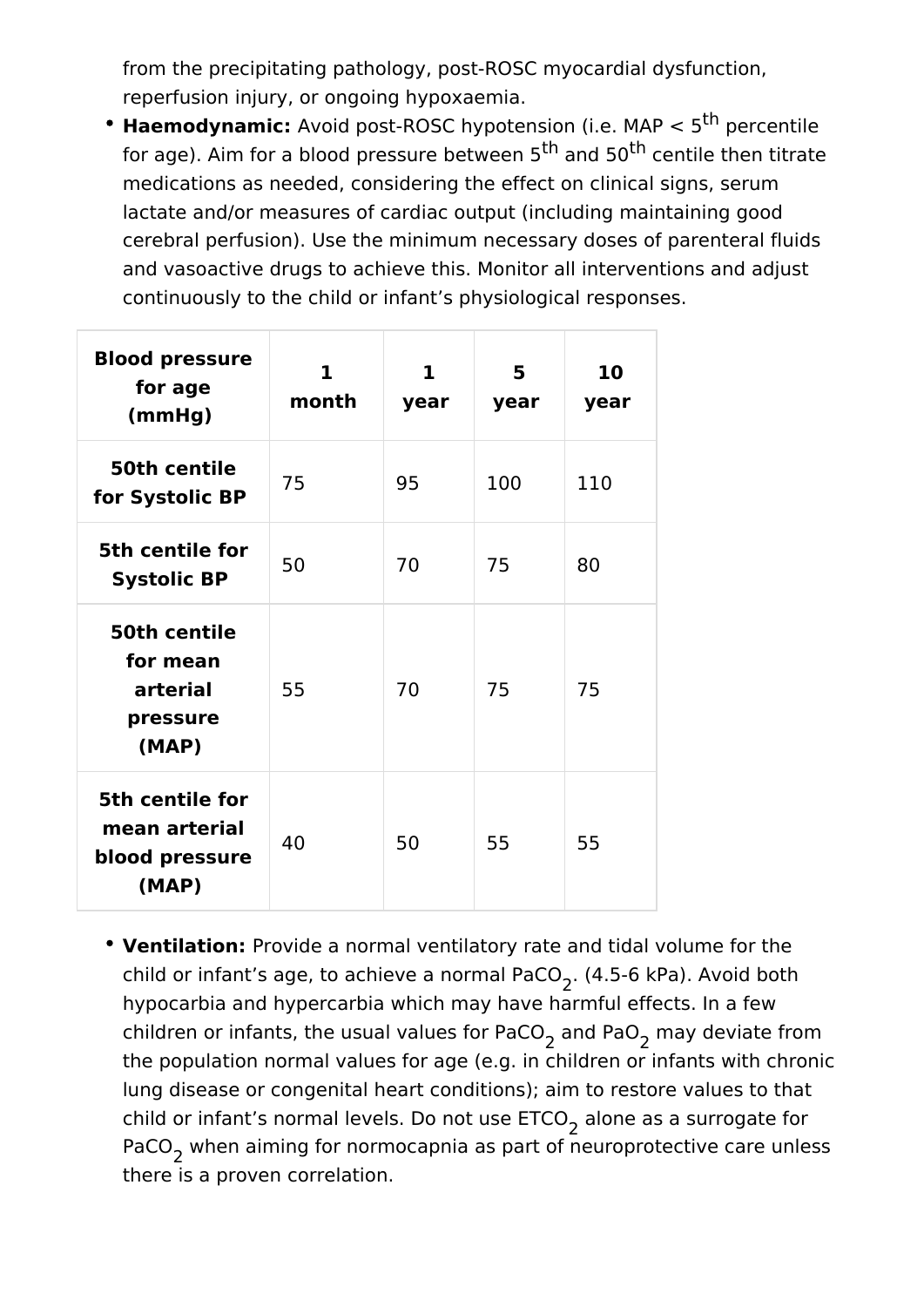- $\bullet$  Oxygenation: Titratteo FaicOhieve normoxae $\mathfrak{m}$ i $\mathtt{a}$ 0(PaaOl3 kPa.) or, if arterial blood gas is not available, imm thine thaim go Export 94 98%. Maintain high imi presumed carbon monoxide poisoning or sev anaemia.
- Use targeted temperature management TTM: Avoid fever ("e 3 maintain a specific set temperature, using continuous core t monitoring and an external cooling blanket (preferred would automated servo-controlled feedback cooling blanket). Lowe temperatures (e.g.  $33^{\circ}$ C (32-34 $^{\circ}$ C), therapeutic hypothermia appropriate systems of paediatric critical care and should o settings with the necessary expertise. Alternatively, the att aim for a normal target temperature (e.g. 36.5°C (36 37.2° normothermia).
- Glucose contronlonitor blood glucose and avoid both hypo- an hyperglycaemia. Be aware that tight glucose control may be a risk of inadvertent hypoglycaemia.
- Although several factors are associated with outcome after arrest, no single factor can be used in isolation for prognos Providers should use multiple variables in the pre-, intra-, and post-CA phases in an integrated way, including biological markers, electroencephalogram (EEG), somatosensory evoked potenti neuroimaging (MRI brain).
- Comatose children and infants with ROSC receiving mechani who fulfil neurological criteria for death, or in whom withdra sustaining treatments is planned should be considered as po donors and referred to the specialist organ donation team.
- After resuscitation for sudden unexplained cardiac arrest a should be taken (syncope, seizures, unexplained accidents/d family history of sudden death) to determine if there is a po inheritable heart disease and a specialist review of any pric take place.
- Additionally, if the patient does not survive, a postmortem s with tissue analysis for any channelopathies and the family expert in cardiac rhythm disturbances/ inherited cardiac dis

### References

ERC Guidelines  $h202s$ ://cprguidelines.eu/